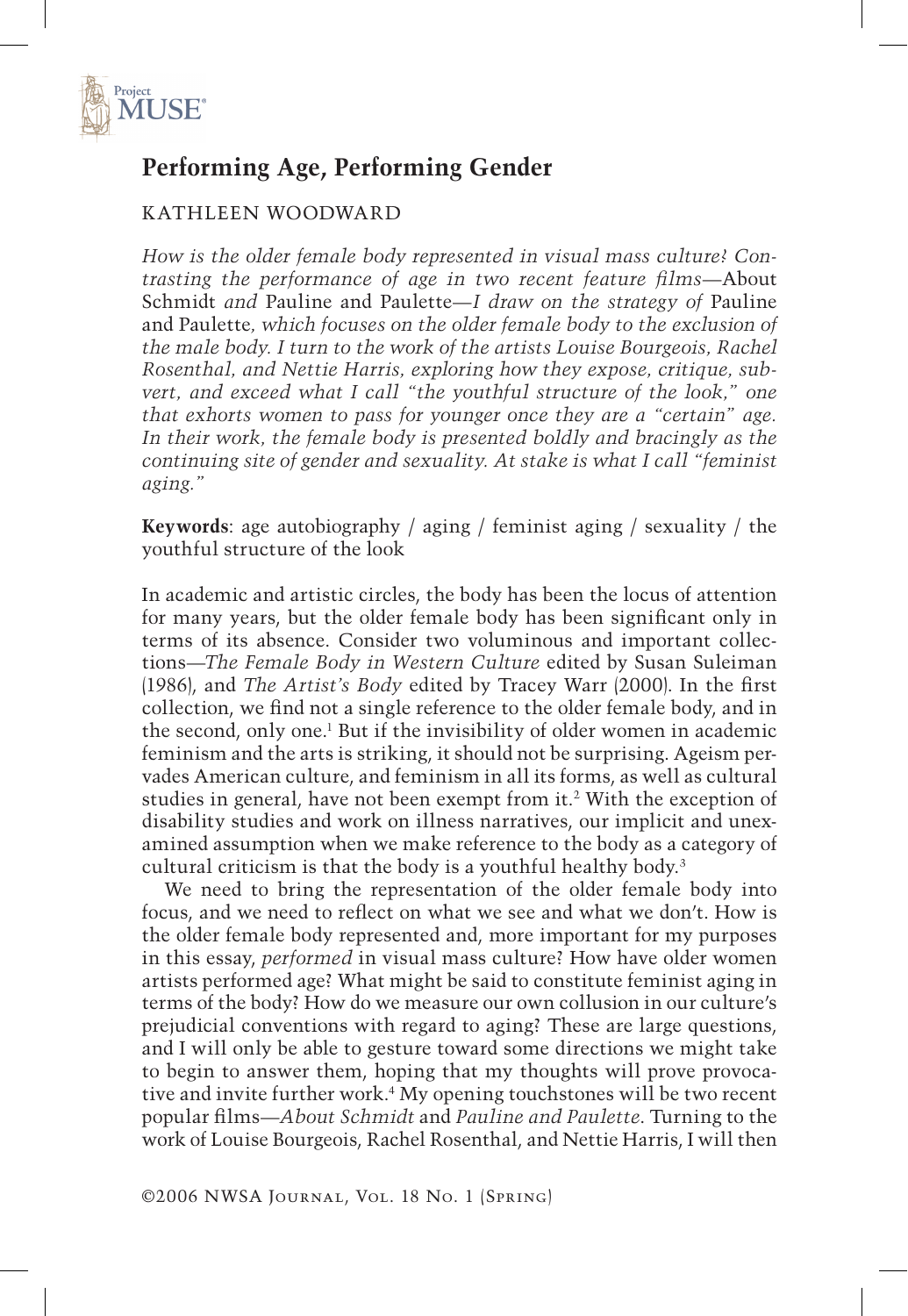explore the ways in which they exceed what I call the youthful structure of the look, which exhorts us to pass for younger once we are a "certain" age. I conclude by casting a critical look backward on my own work and my youthful ideas about aging.

#### **Old Age, Gender, and the Youthful Structure of the Look**

In our mass-mediated society, age and gender structure each other in a complex set of reverberating feedback loops, conspiring to render the older female body paradoxically both hypervisible and invisible. It would seem that the wish of our visual culture is to erase the older female body from view. The logic of the disappearing female body would seem to be this: first we see it, then we don't. Allow me to give a brief example from the world of recent popular film, beginning with the aging of the male body.

In *About Schmidt*, directed by Alexander Payne (2002), Jack Nicholson portrays a 66-year-old Midwestern insurance executive whose retirement at the beginning of the film sets the plot in motion. What I call the youthful structure of the look underwrites the internal dynamics of the film. Recall these two prominent instances. Early in the film, Schmidt is seen through the dismissive eyes of the callow younger executive who replaces him. At Schmidt's retirement party he offers up an empty toast and a few days later literally steers Schmidt out the door (hypocritically he had said he welcomed advice from Schmidt, who returned to his former office only to find himself turned out again). The film thus heavily underscores the fact that Schmidt has reached the social age of old age in America—the age of retirement. In American corporate culture, Schmidt is deemed old and therefore unproductive, and vice versa. Youth triumphs over age. Nicholson performs aging as decline, one of our society's most prevalent stories for both women and men. Indeed, in the film Schmidt is represented as old not only biologically (his body is slack and he has slowed down), chronologically (he is 66), and socially (he is retiring). He is also represented as old culturally (everyone else in the film who is in his age bracket seems hipper and thus younger), psychologically (he feels old to himself), and statistically (as an actuary, he is familiar with the statistics that predict the probability of a widower dying within a certain number of years of the death of his wife). In the film, these six meanings or definitions of age converge in the figure of Schmidt.<sup>5</sup> Although we may find the cliché-driven young executive obnoxious and feel some comic sympathy for Schmidt as he is firmly retired to the sidelines and blindsided by widowhood, Schmidt is presented as clearly not having a clue.

But the comparative value of age in our society is also structured by gender. Schmidt repeats the ageist gesture to which he has been submitted in the workplace in relation to his wife at home. "Who is this old woman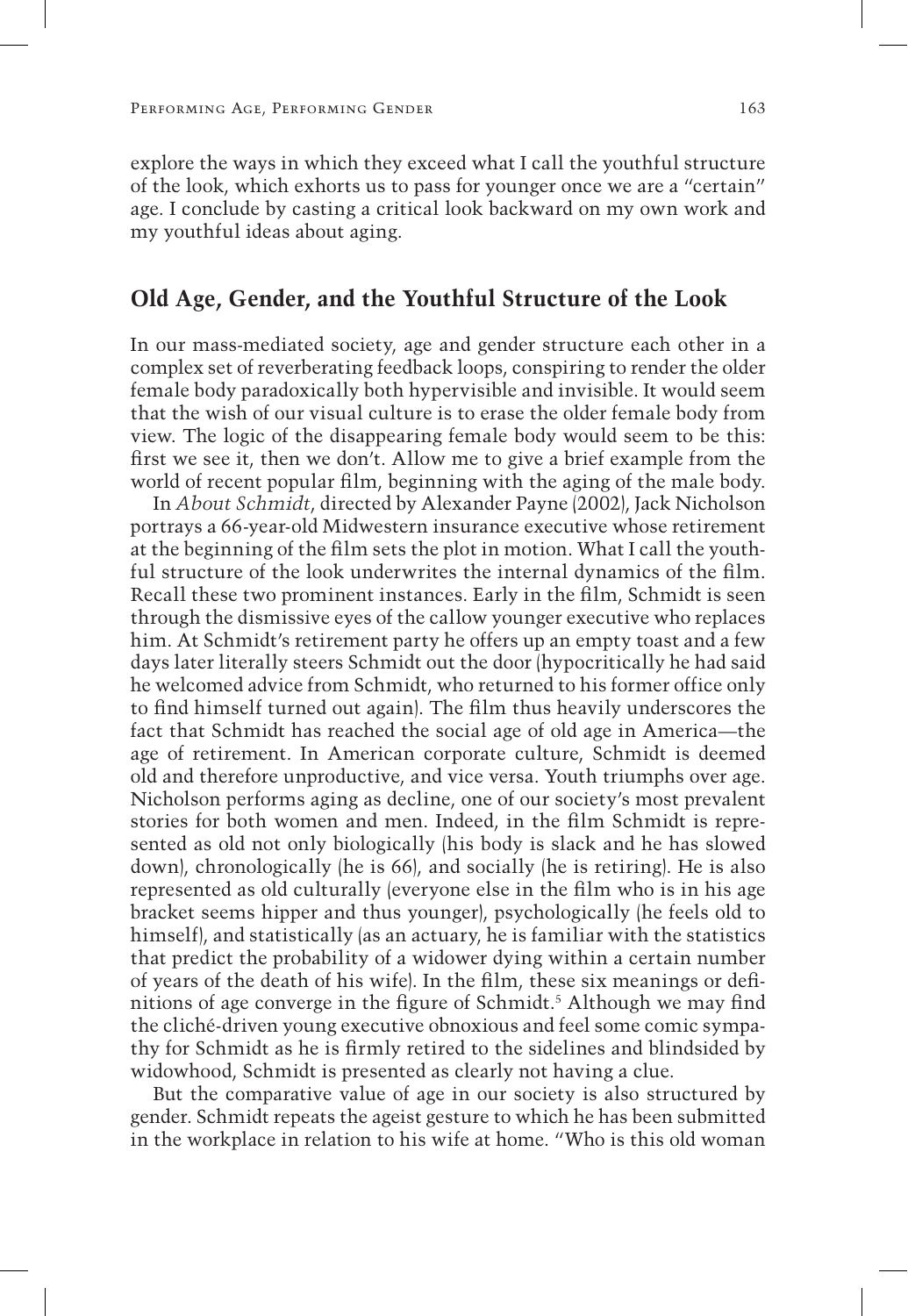who lives in my house?" Schmidt wonders, staring at Helen, his "stout, gray-haired" wife of 42 years as she sleeps in their bed (Holden 2002, E1). Played by June Squibb, Helen is a sexless figure, a woman who hectors her husband and devotes herself to cleaning their house. Schmidt thus casts himself as younger although he and Helen are the same chronological age, replicating the reflex of our culture that women in the United States are "aged," as Margaret Gullette has memorably put it, long before men (2004). The storyline confirms this. Helen is efficiently killed off early in the film, dying unexpectedly of a blood clot to the brain (first we see her, then we don't).6 Schmidt, however, is offered an escape of sorts, one that draws on a well-honed tradition in American fiction and film. He takes to the road. He is also allowed to indulge in a sentimental fantasy of global fellow feeling (recall the implausible soliloquies Schmidt delivers through the ageinappropriate letters he writes to a 6-year-old Tanzanian orphan).

The youthful structure of the look—that is, the culturally induced tendency to degrade and reduce an older person to the prejudicial category of old age—also underwrites, I would argue, the relation of the spectator to the characters in the film. The spectator is positioned as younger and thus as superior to Schmidt (or vice versa). Steven Holden's review of Nicholson's performance in *About Schmidt* in the *New York Times* might be said to constitute an example. "Plodding in a wary, stiff-legged shuffle, his shoulders bowed, his features half-frozen into the guarded, sunken expression of someone who has devoted decades of thought to actuarial calculation, his character, Warren Schmidt," Holden writes, "is a staid Middle American everyman who finds himself adrift at the precarious age of sixty-six" (2002, E1). The implication is that Nicholson's performance of the deadened 66-year-old Schmidt is in fact realistic, commensurate with what the dreaded age of 66 will bring. Similarly, indeed with a vengeance, the spectator's relation to Helen is also characterized by the youthful structure of the look, one that is further inflected by gender. A minor one-dimensional figure, the unattractive Helen—we notice her only to forget her—is seen primarily in terms of her relation to her husband and daughter.<sup>7</sup>

Given the ageism that saturates American visual culture, my point is that in general we cast ourselves as younger in relation to the old person we see on the screen or in a photograph (as spectators we inhabit the position of an uncritical "younger than") unless, importantly, we are invited otherwise by the non-normative nature of the cultural text, or if we have educated ourselves to see past conventional and reductive ageist responses. I equate this default spectator with what might be called the ideology of American youth culture, where youth is valued at virtually all costs over age and where age is largely deemed a matter for comedy or sentimental compassion. This is precisely the case for the comedy that is *About Schmidt*.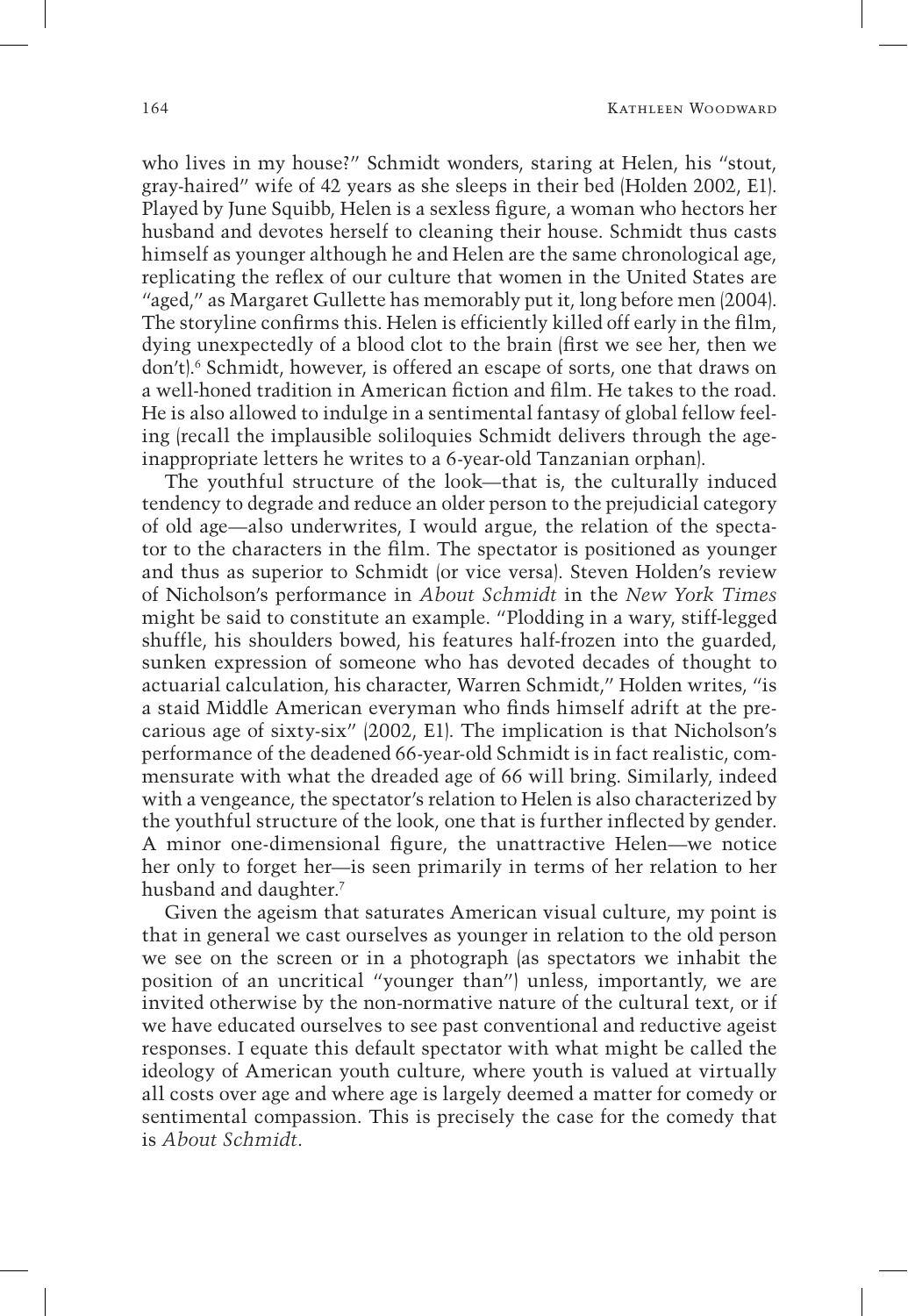For when viewed through the lens of realism or verisimilitude, both Nicholson's performance of 66 and Squibb's performance of 66 are profoundly unpersuasive. Both deliver sitcom performances replete with banalities and bromides. They offer caricatures of the mode of embodiment of old age, a hyperbolic putting on of age, age virtually in drag but with no critical edge or theatrical pleasure in view.<sup>8</sup> What we see in About Schmidt is mockery, not mimicry.<sup>9</sup> At precisely the moment we are experiencing a revolution in longevity and a decrease in the rates of disability among older people, extending or postponing biological aging into the future, Nicholson and Squibb were asked to play 66 as far too old. In the characters of Schmidt and Helen, the final effect is that older age is performed in the way we would say gender might self-consciously be performed, albeit in a consistently negative register. It is something that is put on, like weight, in the case of Nicholson, or something emphasized, like a shapeless gray haircut, in the case of Squibb. Something captured in a gesture or movement, like shuffling. Something subtracted, like muscle tone. This helps us understand the veneer of impersonation in their performances.10 In *About Schmidt,* old age cast in the figures of Nicholson's Schmidt and Squibb's Helen is anachronistic.<sup>11</sup> Yet, of the two, it is Helen who is offered no possibility of transcending the reductive role that the film has offered her.<sup>12</sup>

How, then, can we learn to see older women differently? Consider *Pauline and Paulette*, the Belgian-Dutch film directed by Lieven Debrauwer and released in 2002. Set in a village in the Dutch-speaking part of Belgium, *Pauline and Paulette* bears some superficial similarities to *About Schmidt*. The plot pivots around Pauline, played by the celebrated Belgian actress Dora van der Groen, whom one reviewer perfectly described as a "little girl of sixty-six" (Bradfer 2001). As in *About Schmidt*, the plot is advanced by a sudden death and a retirement. But here the similarities end. The four main characters of *Pauline and Paulette* are sisters in their 70s and 60s (although one may very well be in her 50s). None of them are married (although one is living with a man).

The film's slender narrative revolves around the question of who will care for the developmentally disabled Pauline—she has the cognitive age of 6—after the sister with whom she has been living suddenly dies. Pauline adores her sister Paulette (played by the equally celebrated Ann Petersen) and wants to live with her. Paulette, who is retiring from her life as the owner of a feminine fabric shop and as a lead singer in the local amateur operetta, cannot fulfill Pauline's wish. Low-keyed and unassuming, *Pauline and Paulette* intercuts an aesthetic of generous realism with that of the fairytale.

Although the film is populated by older women, old age is not foregrounded as it is in *About Schmidt.* How to learn to care for others and to take pleasure in the small measures of everyday life constitutes the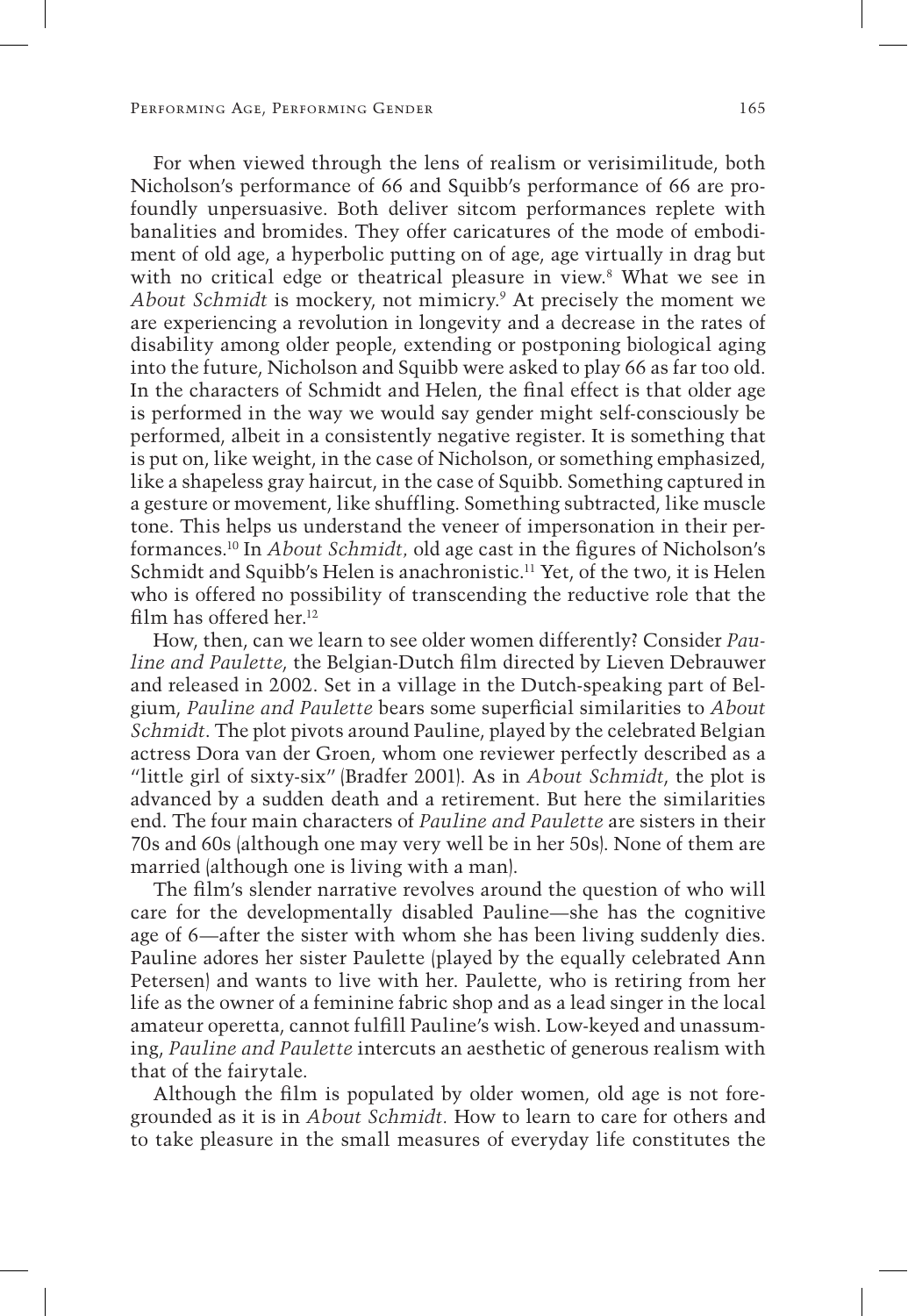moral heart of the film. Difference in the guise of the disabled, not age, is its primary focus. If in *About Schmidt* older age in the guise of Jack Nicholson's character is cast in dismal relation to the young, here the eye of the camera is decidedly not guided solely by the youthful structure of the look.13 Instead, throughout the film we see the sisters predominantly in relation to each other. If growing older seems virtually unnatural in the Hollywood habitat of Alexander Payne's America, in Lieven Debrauwer's modest film, set in northern provincial Europe, growing older seems on the contrary so natural that it is unremarkable, ordinary, commonplace, a part of the landscape.

Indeed the single scene in *Pauline and Paulette* that is structured by the blatant opposition of youth and age represents a glaring intrusion in the world of these sisters. Fittingly enough, it takes place on the stage, as if to set the all-too-banal struggle between those younger and those older apart from the pressing concerns of the three sisters. Paulette, who takes unmitigated delight in the pleasures of wigs, makeup, and gowns, has just given her last performance. Dressed in full overblown regalia, she delivers her farewell speech, oblivious to the two young and impatient women who are rolling their condescending eyes. For a moment we see her through their eyes. Yet, even as we do, given the world of *Pauline and Paulette*, their point of view is exposed as immature and spiteful, one that is clearly beside the point. If their derision comes as a shock to us as spectators, it is quickly understood for what it is. The spectator does not inhabit the position of the youthful structure of the look, which reduces an older person to the flat and prejudicial category of old age.

And yet in another sense, the film turns precisely on difference in age. It is however first and foremost psychic age, not the invidious oppositional visual appraisal of age by youth with its relentless focus on the body. Pauline, we are never allowed to forget, is a little girl of 66. Her character does not represent the familiar psychological phenomenon of people feeling themselves to be younger than their chronological age (I'm 60, but I feel 45) or exhorting themselves to be younger by dint of enthusiastic will (you are only as old as you feel). In the figure of Pauline, youth and age are not understood as irreconcilable opposites; rather they are intertwined. The figure of Pauline suggests, although it does not represent, the psychic truth that at virtually any age and as we grow older we all contain different age-selves. This is what I call psychic age, something much more difficult to perform than psychological or social or cultural or chronological age. Or, I might add, statistical age.14

*About Schmidt* and *Pauline and Paulette* are grounded in strikingly different aesthetics. *About Schmidt* is a combination sitcom and sentimental comedy while *Pauline and Paulette* draws on an aesthetic of generous realism laced with the vivid colors of a fairytale. Despite these aesthetic dissimilarities, they nevertheless do isolate for us paradigms of performing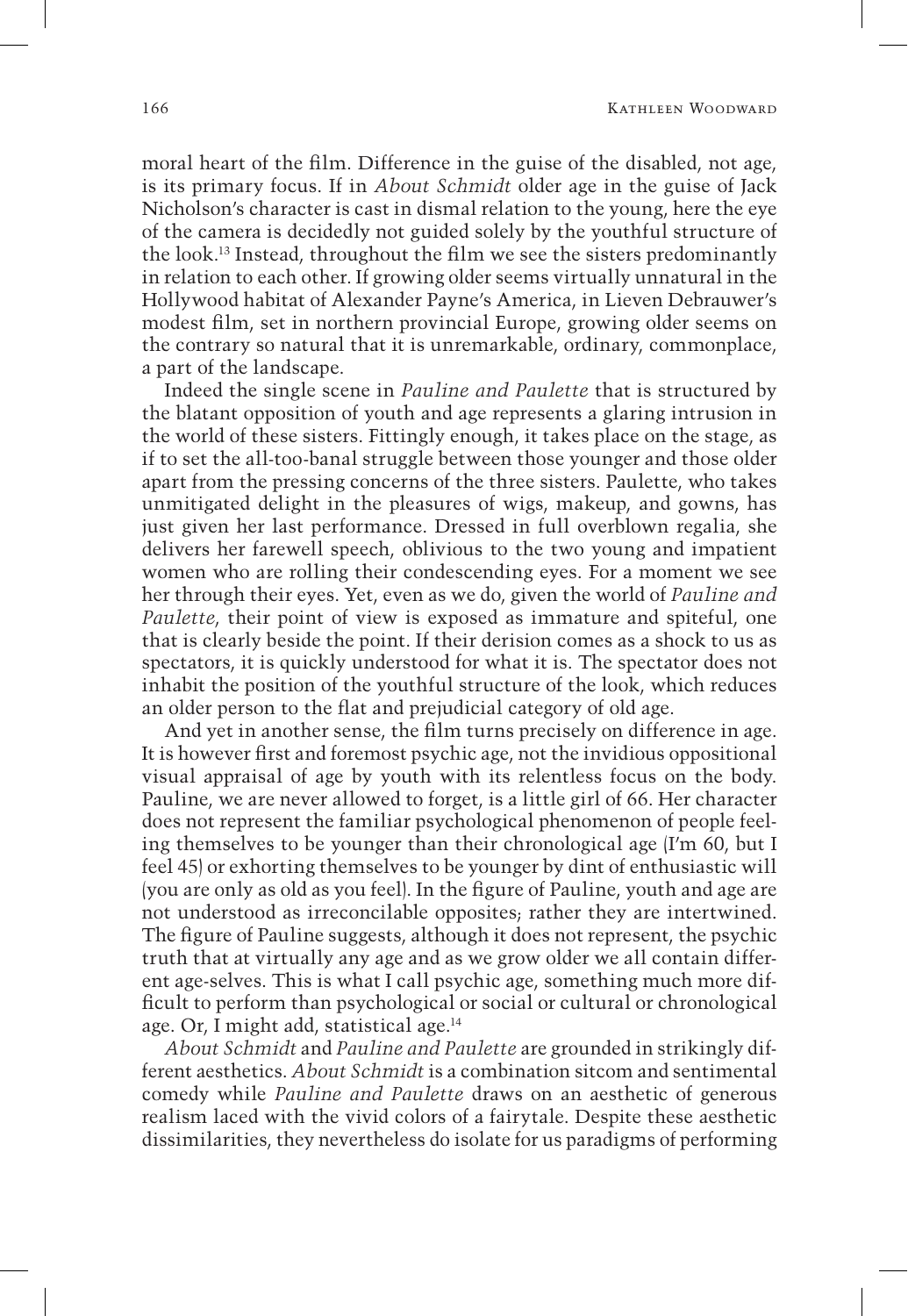age we can usefully compare. In *About Schmidt,* performing age is principally a bodily effect anchored in visuality that structures—and is structured by—the twin force fields of the American youth-old age system and the conventional codes of masculinity and femininity that dominate the sex-gender system. Conversely, in *Pauline and Paulette,* the performance of older age in a world virtually emptied of youth and of men has the effect of transparence, so much so that age as a prejudicial social category and necessarily dispiriting experience ultimately seems to disappear from view as the subject of the film. Thus the film offers us a methodology for considering women performing age. Evacuate the stage or screen or photograph of youth and of men so that within the frame of performance the power of the normative youth-old age system and the sex-gender system is diminished. One possible effect is that the older female body as it is conventionally understood may first be seen for what it is and then recede or disappear from sight, allowing us to see older women differently and otherwise.15

### **Female Artists Performing Age Otherwise**

Taking my cue from *Pauline and Paulette* I thus turn to fields of performance largely unpopulated by men and by youth, further narrowing my focus to the single female body in performance art. I understand, of course, that as spectators we may still find ourselves seeing through the eyes of the youthful structure of the look. But the work of these women—Louise Bourgeois, Rachel Rosenthal, Nettie Harris—challenges us in a rich variety of ways to see differently, to look beyond our culture's conventional view of the female body. Importantly, unlike June Squibb in *About Schmidt* or Dora van der Groen in *Pauline and Paulette*, they are not actresses playing older women in a narrative of someone else's making. Rather they are women presenting or performing themselves. In the case of Bourgeois, I single out one of her body sculptures. In the case of Rosenthal, a videotape adapted from a stage performance. In the case of Harris, the photographs that result from her collaboration with Donigan Cumming. In all three of these very different cases, the normative youth-old age system and sex-gender system do not frame their work, or do so only in that they seek to expose, critique, subvert, and exceed the conventions of aging for older women. Or to imagine things differently. None of them invest themselves in passing for younger, concealing their bodies in a masquerade of youth.16 Instead they display their older bodies—publicly, playfully, theatrically, flamboyantly, sardonically, ironically, and pensively, self-consciously performing age.

Consider first an arresting photograph taken in 1978 of the sculptor Louise Bourgeois (she was 67 at the time). It is a photograph that solicits a smile. Taken outside of her house in Manhattan, it shows Bourgeois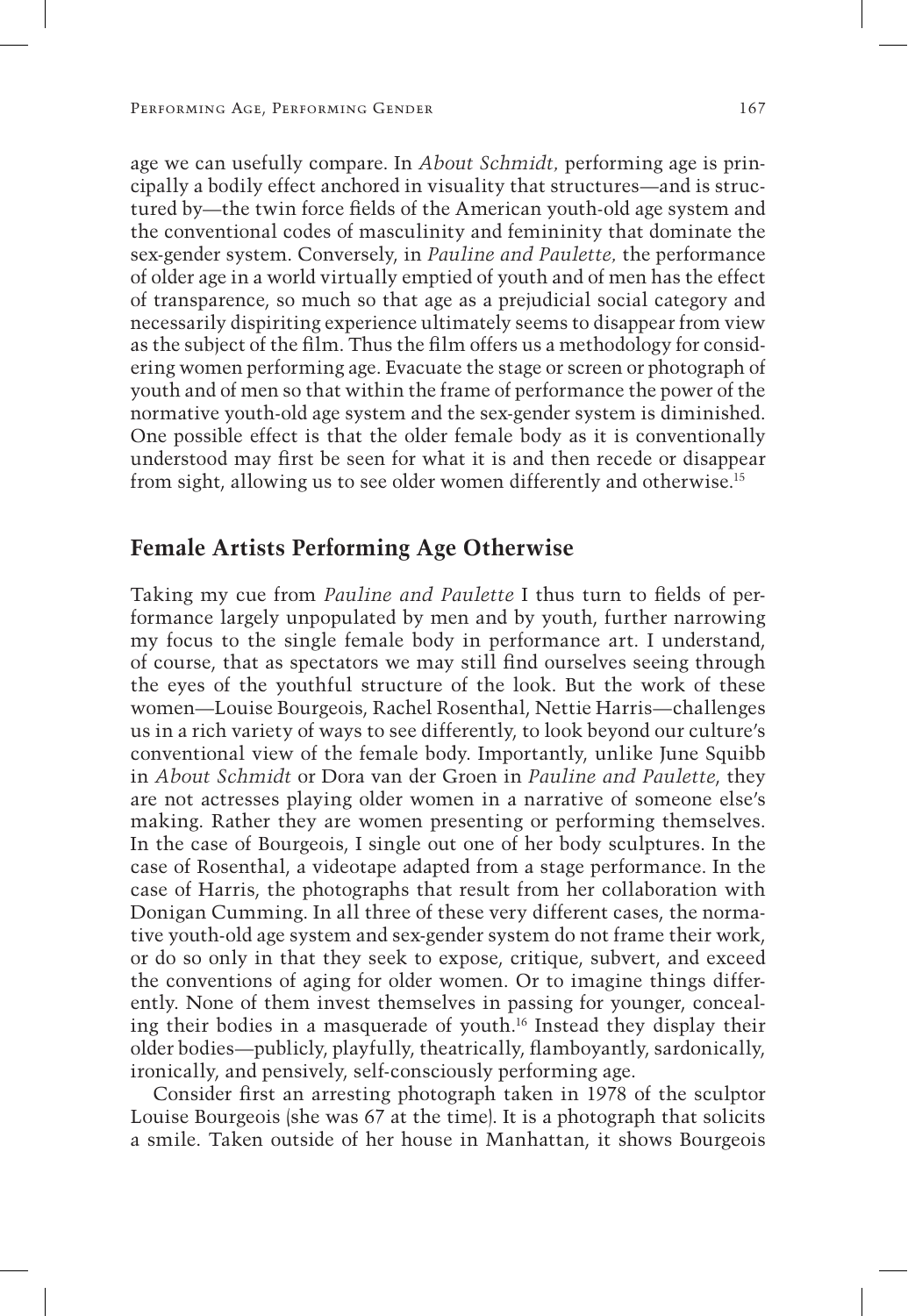wearing one of the body sculptures she created for the fashion show—entitled *A Banquet: A Fashion Show of Body Parts*—that accompanied her 1978 sculpture *Confrontation* (Fig. 1). Worn as a tunic, the body sculpture, crafted out of molded latex, is large and round and dented. Writer Brian Leitch, who watched the videotape of the fashion show with Louise Bourgeois in 2002, tells us what he saw: "The commentary, read fashion-show style by a former Playboy bunny, describes the action while an amusing assortment of real genitals, prosthetic naughty bits and masses of multiple breasts stride by" (2002, 160). His description is typical. Bourgeois's wearable art-body parts—they are suggestive of breasts and genitals, of female and male, of the primordial and the pop—have consistently been read within the context of her early life, scarred as she has often said by her father's sexual profligacy. And as a whole, her work has been largely understood as emerging out of this trauma, one revealed in its pervasive iconography of aggressive and destructive sexuality and underwritten by fear, anxiety, and anger.17

I want to frame this photograph differently, not in the context of Bourgeois's psychobiography, but prophetically in the context of advances in reproductive technology. For women, the cultural dichotomy of youth and old age has long been underwritten by the biological dividing line between the reproductive and post-reproductive years, with the symbolic date of older age for women understood as coinciding with menopause around the age of 50. But with the achievement of postmenopausal pregnancy in the 1990s (recall the 63-year-old Californian, Arcely Keh, who gave birth to a child with the aid of in vitro fertilization in 1997), the once blunt biological dividing line between premenopausal and postmenopausal women was blurred definitively. The longevity revolution acquired a new meaning. It was no longer understood only in terms of the number of years added to life expectancy. Now the longevity revolution also included the number of years that can be added via technology to a woman's body in terms of reproduction. How did our culture receive the announcements of this unexpected possibility? What were the first reactions to this news?

They might be said to have been condensed humorously in a cartoon by Ian Richardson of a pregnant grandmother featured on the cover of *The New Yorker* (1997). Here the figure of a pregnant woman beyond menopause is represented in terms of comic derision, one that both responds to and promotes cultural panic. As the cartoon suggests, the very association of fertility with an older female body is absurd, a cultural contradiction in terms, one that in the register of humor elicits a dismissive smile of superiority. Thus, here the conflation of the reproductive body and the post-reproductive body is presented as ridiculous, unnatural, perhaps even perverse.

Gazing in the mirror is a ubiquitous trope in the image-repertoire of age. In this cartoon the caricature of the grandmother is herself shown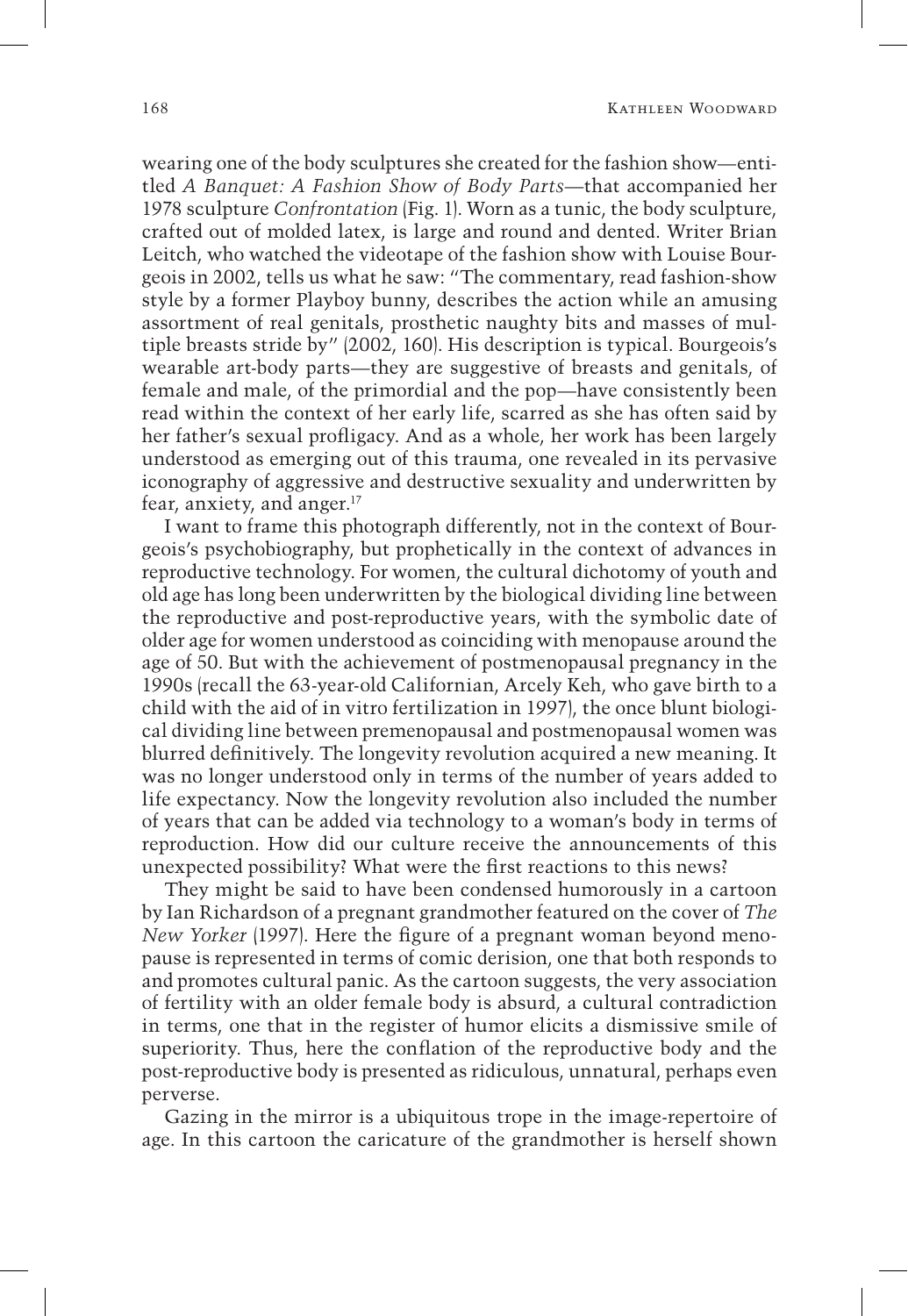

Fig. 1: Louise Bourgeois in 1975 in a latex costume designed and made by her. Photo © by Peter Moore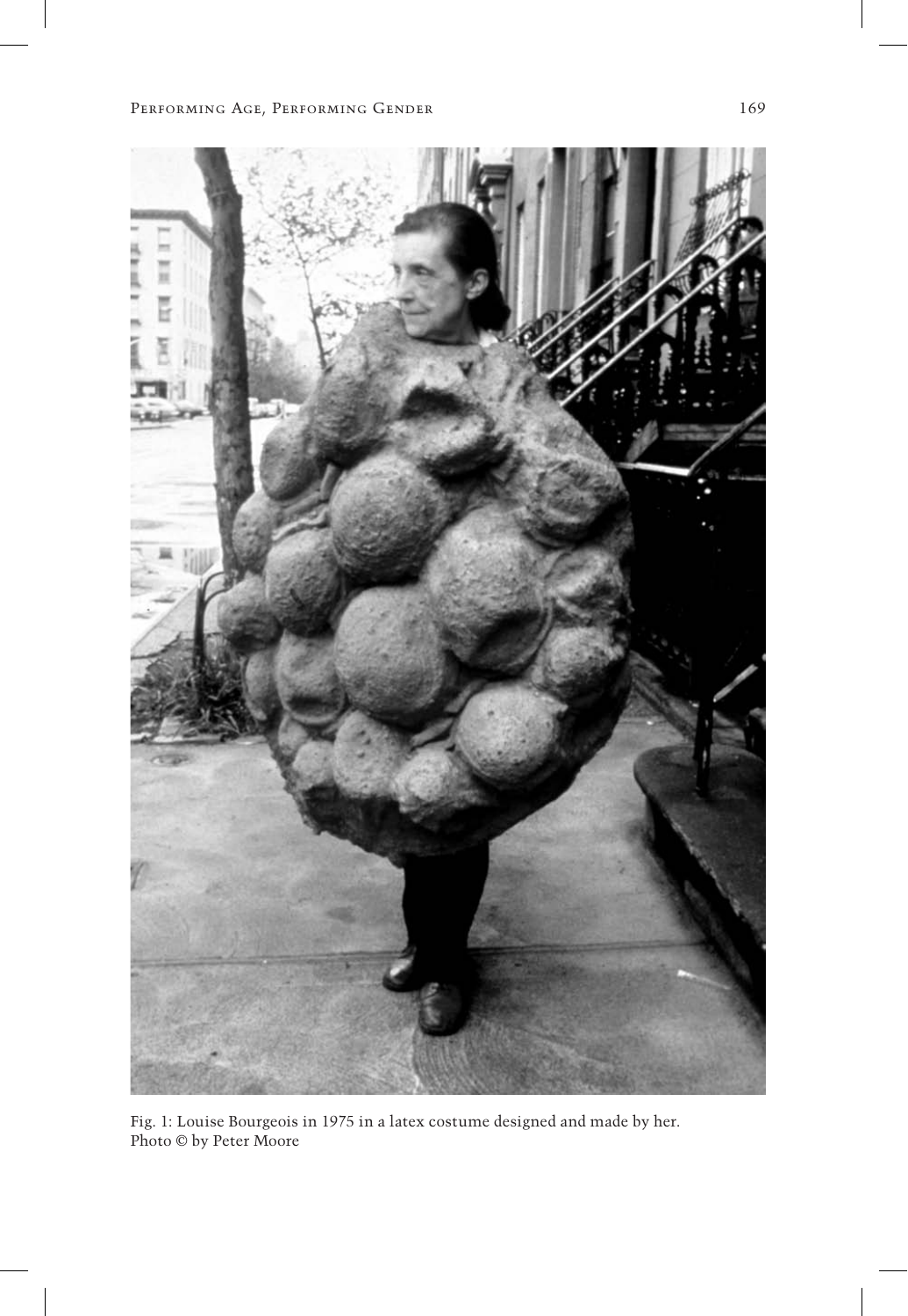expressing her own ambivalence. Her reaction, presented doubly, is testimony to cultural confusion. On the one hand, she seems to be pleased. On the other hand, her image gazes back at her, baffled and bewildered. Gestating a new life within an age-marked body, the figure stands as an anomaly between the polarities that inform our cultural expectations of women in terms of youth and age. This contradiction is additionally signaled by the presence of two age-related objects in the frame. On the one hand, we see a cane, a phobic object associated with the disabled body and the old body (the old body is itself often understood as a disabled body). On the other hand, we see what is called a stimobile, a psychologist-approved aid in infant stimulation introduced in the mid-1990s. If technology is available to extend and thus rewrite the plot of a woman's reproductive life, our cultural image-repertoire was not yet supple enough to accommodate these new possibilities. For is not the grandmother—the sexless and comfortable grandmother—one of the few stock images of the older woman?

The birth in Bucharest of a daughter in January 2005 to Adriana Iliescu, 66, was accompanied there by a renewal of debate over the ethics of women beyond menopause having babies, with a draft law banning fertility treatments for older women pending in the Romanian Parliament ("World Briefing" 2005). And yet this past May, the *New York Times*, reporting that a 57-year-old woman from Alabama had given birth to twins, did not feel it necessary to include negative commentary ("Alabama: A Mother Again at 57" 2005). On the contrary, in the *Birmingham News* she is quoted as remarking, "There are lots of options there for older women like me. Women shouldn't give up hope without exploring all of their options" (Gray 2005).

It is in this context that I find so marvelous the photograph of Bourgeois taken almost 30 years ago.18 Her body sculpture endows her with the shape of pregnancy. As a physician told me, it recalls an outsized ovary, one that has released many eggs. Wearing her own work with an enigmatic Mona Lisa lightness in her look, Bourgeois performs age differently, modeling the polarities that inform our cultural expectations of women in terms of youth and age and transmuting them in the process, presenting a creative female body that is not post-reproductive but productive, a new kind of female body in older age, one that is in fact appearing on the world stage.

Second, consider Rachel Rosenthal, a veritable force of nature.19 Her solo performance piece entitled *Pangean Dreams* premiered at the Santa Monica Museum of Art in 1990 when she was 64. Soon afterwards it was adapted into a videopiece. Drawing on the metaphorical equivalence of geological time with the lifespan of the human body, in *Pangean Dreams,* Rosenthal explores the breaking down of the individual human body through the passage of time in analogy with the breaking up of the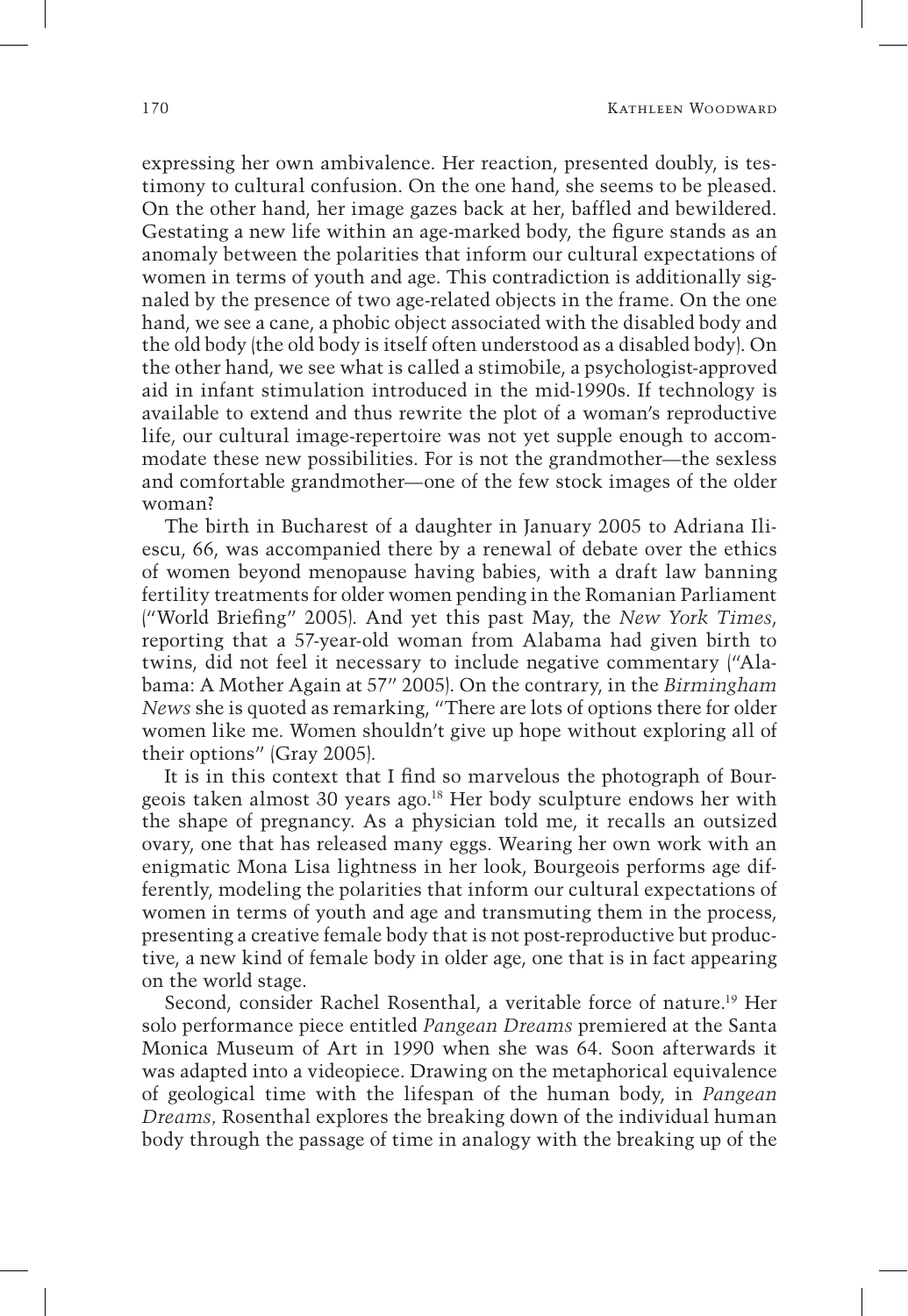continental landmass called Pangaea eons ago. In physiological and anatomical terms (this is biological or functional aging), aging is undeniably associated with a loss of function, one whose upper limit is death. In *Pangean Dreams,* Rosenthal confronts this limit, acknowledging that she "won't go on forever" (1990). But at the same time she concludes the piece on a note of moving, if playful transcendence. Throughout *Pangean Dreams* are interspersed scenes of Rosenthal as an amateur archeologist unearthing what appear to be human bones in various stagy and sandy settings. At the end of the piece, as if continental drift could be somehow reversed through science and art and the continents combined again into a single landmass, these bones come together in the shape of a human form, a body of bones.

The end of the tape is prefigured in its opening sequence, where Rosenthal performs age-as-decline in reverse. If in performing age Jack Nicholson and June Squibb put it on, Rosenthal takes it off. Imagine this. Rolling onto the stage in a wheelchair, she tells us that her body—shattering into fragments, coming apart—is not what it used to be. Her tone is vociferous, darkly ironic, weary yet strong:

1990 is the year my body broke up. Yeah. Broke up. First my wrist went. Then my thumb tendons snapped. My rib cracked. My lower back went out. My knee is in such bad shape it has to be replaced with a plastic one. I suffered two count them—compression fractures of the vertebrae. And my immune system is fighting my neuromuscular system. A major dismemberment episode. There were times when the pain was so excruciating that I even considered [she puts her finger to her head as if to shoot herself]. . . . I began to experience pain as an autonomous being. (1990)

But at the end of this opening segment, Rosenthal throws off her constraints, defiantly casts down her crutches, and announces that she refuses to be confined to a wheelchair.

Is this mere wish fulfillment? The performance of the fantasy that through the force of our will we can reverse aging as physical decline? Here biography adds substance to what might seem an empty dream. Since her 30s, Rosenthal had suffered from degenerative arthritis of her knees so brutal that it had severely limited her flexibility and caused her excruciating pain. But as a result of a series of operations in 1990 and in following years—operations on her back, on her leg, on both her right knee and her left knee—Rosenthal recovered much of her movement and left her pain behind. In fact, then, functional age-as-decline was counteracted through the skill of surgery. As Rosenthal wrote in 1994, "in my late sixties now, I feel whole, painless, and agile" (203).

How does performing age intersect here with the performance of gender? If concern with age frames *Pangean Dreams*, the play of gender—femininity and masculinity—is foregrounded throughout it. But gender is not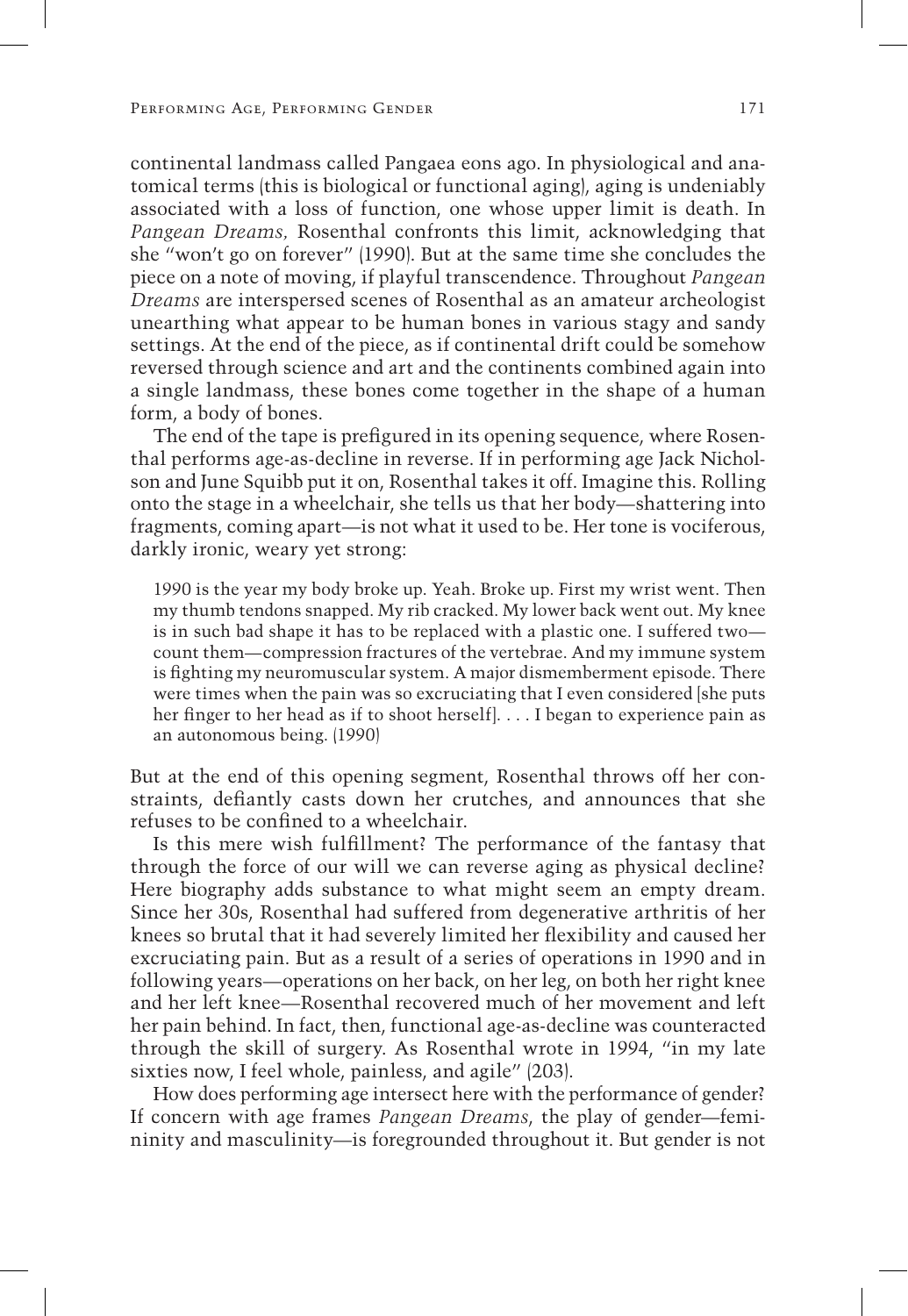explored in terms of contrasting difference between two figures, one male, the other female, as with Schmidt and Helen in *About Schmidt*. Rather masculinity and femininity are poses adopted by Rosenthal herself, with the effect that gender is also an elastic site of subjectivity. In the course of the piece, Rosenthal assumes a multitude of gendered personas ranging from gender neutrality to exotic masculinity and femininity. We see her wearing a swath of bright blue eye shadow and long dangling earrings. We see her without any makeup. We see her dressed as a rakish Frenchman complete with beret and as a Russian in period masculine garb. We see her clothed as a refugee. Costumed in shamanic-goddess gowns. Wearing work clothes. But throughout *Pangean Dreams,* one aspect of her physical appearance remains constant, and that is her signature bald head, a challenge to the dictates of taste and decorum prescribed for older women. It was when she turned 60, performing *L.O.W. in Gaia* in Milwaukee in 1986, that Rosenthal shaved her head and inscribed the number 60 upon it in red lipstick. It was during that performance, she has said, that she had the striking revelation—upon seeing an image of herself on the screen during the performance (Fig. 2)—that this was not just another mask but, as she explained in 1996 during a performance entitled *Aging Between the Ears*, "that this was me, that this was how I like to look" (1999, 265). Here the polarities of gender might be said to be condensed, with identity located in the psychic age-space of the body, both phenomenological and self-specular at the same time. As Rosenthal exclaims, "I felt absolutely right. This was the crowning moment for finding my own destiny because I felt now, ah! I look the way I should. . . . I identify with . . . me!" (1999, 265).

Finally, let us look at *Pretty Ribbons* (1996), a book of photographs taken between 1982 and 1992 by the artist Donigan Cumming of Nettie Harris, a former journalist and aspiring actress who died in October 1993, at the age of 81. The majority of the photographs in *Pretty Ribbons* are of Harris in her late 70s and as she turned 80. Many of them are strong, and it is crucial to view them as a body of work collected over time and in space, not as single images, so as to gain familiarity with what I call the psychic body of Nettie Harris and to mute the shock that a single photograph—or two or three or four—might produce. We also require time to resist what might be our impulse to view the photographs as somehow embodying a conventional documentary aesthetic. Ideally we should "read" the book.

It seems undeniable that in many of the photographs Harris is performing for the photographer and has been posed by the photographer. But in others, it seems that even as she adopts a pose, she sinks into it, ultimately oblivious to the camera eye as if she were alone in the room (all but a few of the photographs are staged in interiors). In others, it seems as if she is performing for herself. What do we see when we first look at these photographs? My guess is that at first most of us see her aging body through the filter of the youthful structure of the look and thus as taboo,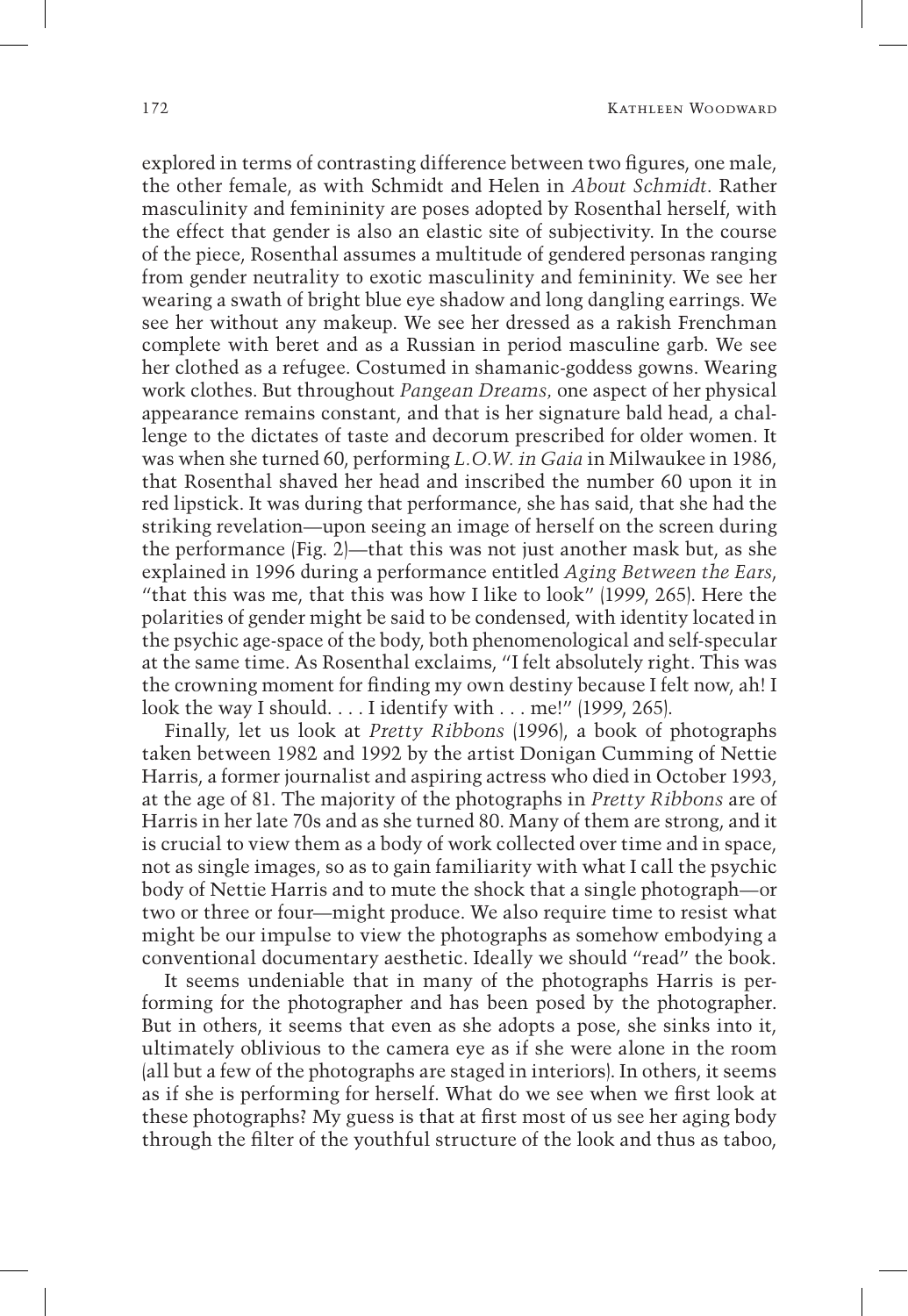

Figure 2: Rachel Rosenthal, *L.O.W. in Gaia*, 1986

as grotesque and naked, even somehow when clothed.20 We need to look again. We need to keep looking.

Importantly, the photographs are not arranged chronologically, refusing an order that would lead us to her death and define aging in terms of the dread of accelerated decline. Indeed one of the last photographs included in *Pretty Ribbons* in terms of chronological date or age—it was taken on 21 May 1992—shows us a girlish-looking Nettie Harris, 80 at the time, expressing the truth, when read in the context of the other photographs, that we are made up of different age-selves, that psychically there is no one true self defined by age but a continually fluctuating oscillation between our older selves and younger selves. Significantly, then, the photographs in *Pretty Ribbons* are not animated by the testimonial impulse of the documentary aesthetic (neither is Bourgeois's *Fashion Show of Body Parts* nor Rosenthal's *Pangean Dreams*). Rather I would say they represent what the French photography critic Anca Cristofovici has called speculative photography (2002). For Cristofovici, speculative photographs can "ensure the connection between the physical and the psychic self, one that eludes the rationalizations of discourse or the hierarchies of narrative. In a single vision, it brings together imaginary age-selves, not with the constancy of the phantasm but as fleeting images, like photographs themselves" (2002, 45). Thus in Cumming's photographs of Nettie Harris, what is evoked is what I call the psychic body of age (1996). Perhaps paradoxically, such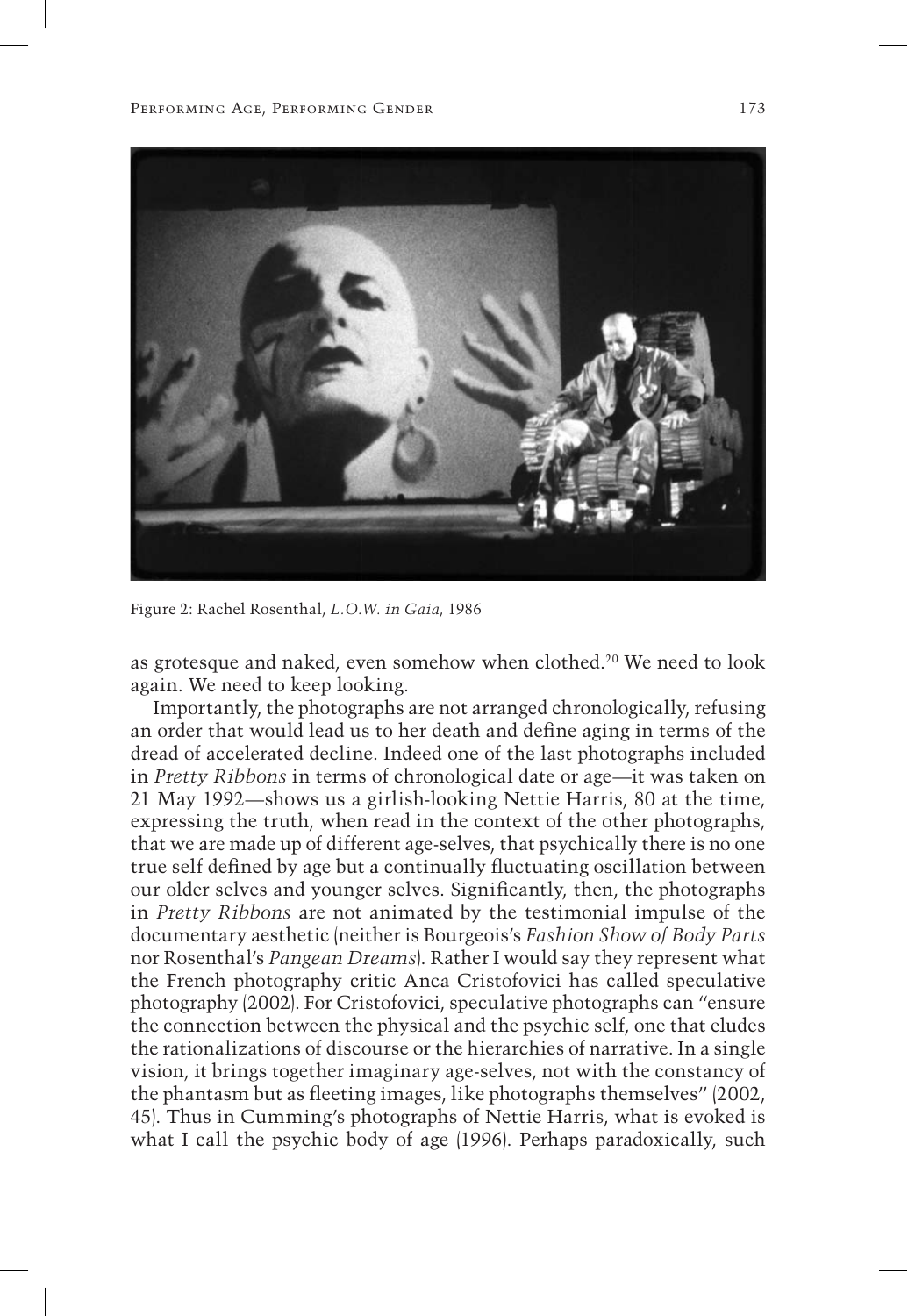images can have the power to disrupt the youthful structure of the look, if we allow it.

For when we look again we see not only Nettie, nude, as a placid still life, a party dress lining her back, draping her arm, her knees cradling an image of a baby. Or the naked Nettie as a grotesque clown, wearing only a turban and wielding a golf club in front of the TV that is placed in front of an improbable fireplace. Or Nettie as American gothic, her breasts bared for others to see, although she is inside with her back to the window and her eyes remain closed. Or Nettie as the dreamer of her different ageselves with multiple photographs of her face accompanying her composed sleep, evoking not so much different personas as different moments of her age-selves (Fig. 3). We also see the detritus of her surroundings, the disorder competing for attention with her body, the disheveled contents of the refrigerator containing more space in the frame than does she. Arresting and appalling as these images may be, nonetheless *Pretty Ribbons* does not solicit our attention as if these photographs merely mapped the abjection of poverty or decay. The figure of Nettie Harris acculturates us to the chaotic scene. The contents of these disturbing and fascinating interiors include the dirty bathtub, the radiator askew, the ratty cushions on the broken-down couch, the littered floor, and the full, black garbage bag. Yet the sheer differentiation of materials invites an aesthetic gaze in a meditative mode. There is also the sleek of satin, the panoply of beads, and the juxtaposition of fur and pressed glass (Fig. 4).



Figure 3: Donigan Cumming, *May 25, 1990*, 1990 from the series *Pretty Ribbons*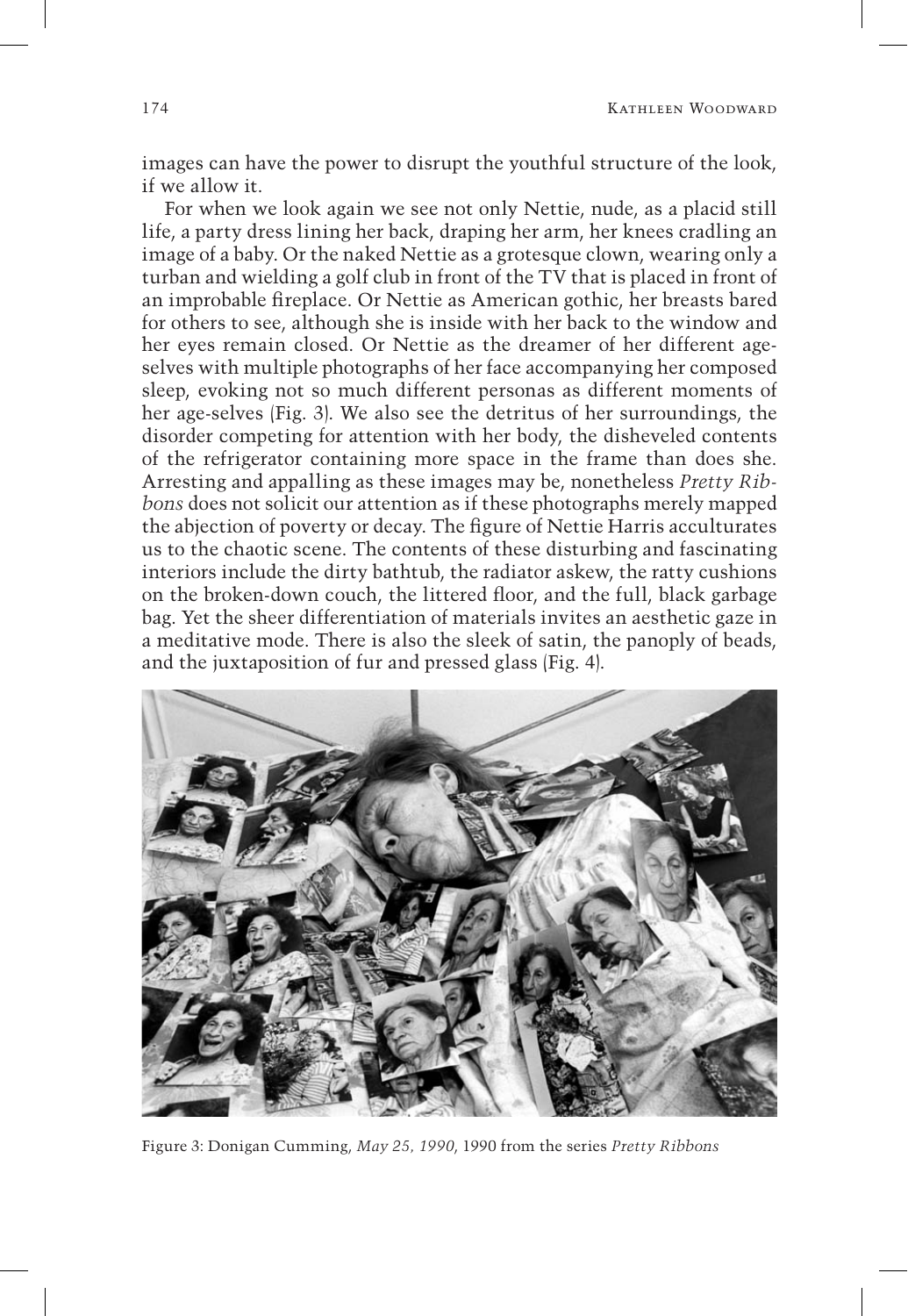

Figure 4: Donigan Cumming, *July 7, 1989*, 1989 from the series *Pretty Ribbons*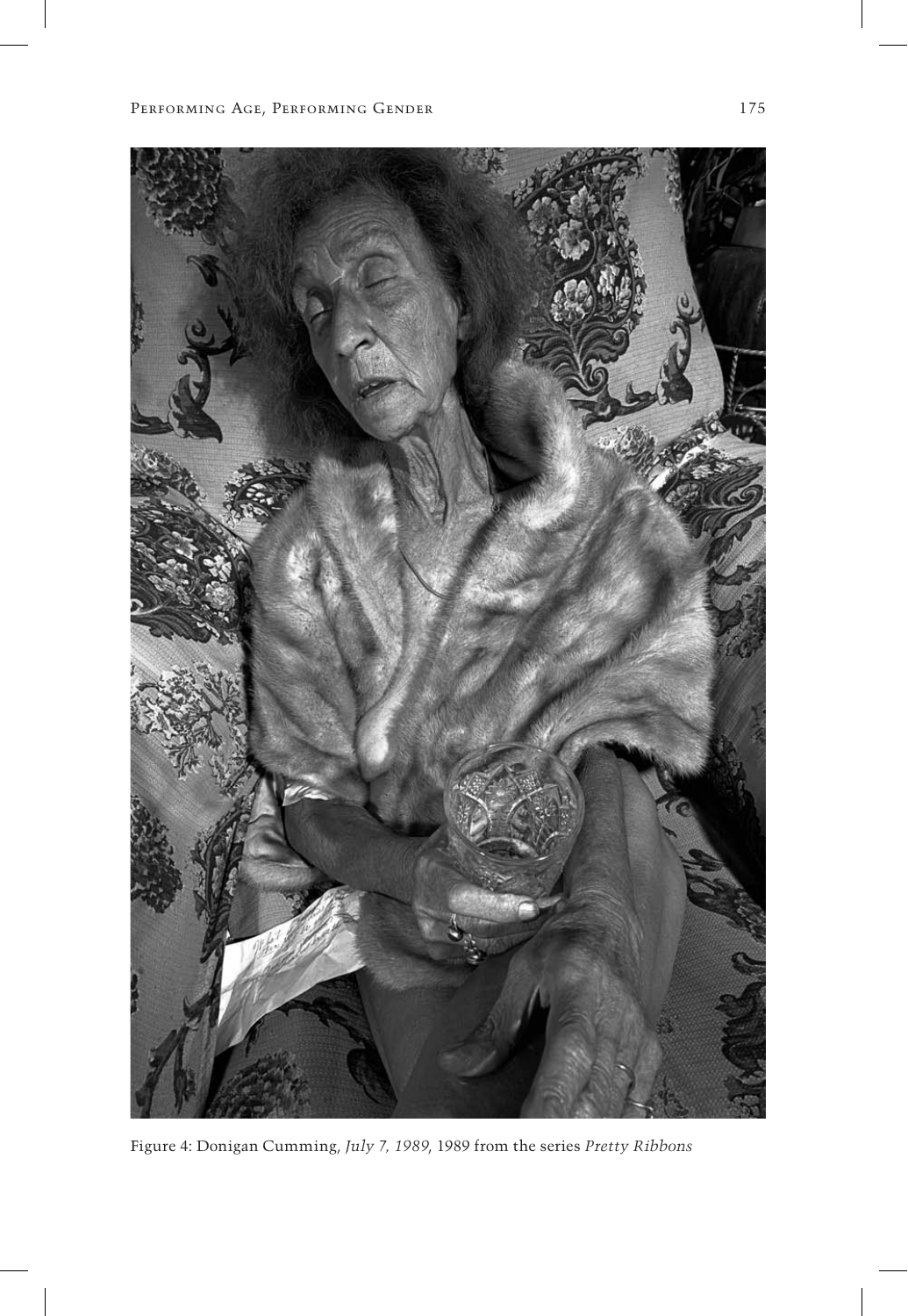The photographs themselves invite us to question the *mise-en-scene*. Poverty and older women are often equated, and yet these photographs call on us to question the reductiveness of this equation, not to merely accept them as evidence of a crushing poverty that cancels out imagination and creativity. We also see that Nettie is not the only living subject of these photographs. There is the large dog, which appears to be a staple of the frame, a close member of this psychic landscape (1996).

We also see that in only a few of the photographs, Nettie Harris is joined by male models, white and black, who are certainly younger than she is, almost all of them naked. What is the effect of this conjunction of female and male in the frame? I would say that Nettie garners the attention, and that the men recede from view, assuming less importance than does she. At the same time these are scenes that are coded sexually—the cigarettes, the leaning into one another, the intimate conjunction of bodies—and Nettie is at the center of our attention (1996).

Donigan Cumming has said that his photographs "stare," breaking the convention of looking away from aging and illness (2000). If they stare, however, they do so in a completely accepting way. The art critic Peter Schjeldahl has said of the photographer Diane Arbus that she "didn't gaze at her subjects; she induced them to gaze at her" (2005, 78). In many of the images Nettie Harris is not literally looking at the photographer. Yet, taken together the photographs convey an openness to the camera that is for me a certain mark of trust. There is nothing sedimented about the world of these photographs (1996). Harris and Cumming met once a week for ten years. It is clear that Harris felt the confidence and freedom to assume many different poses. She created a world that was both faithful to herself and was continually being invented. Cumming's camera—and Nettie's ongoing performance before it—encode not the normative youthful structure of the look, but the richness and constancy of Nettie Harris's psychic body, one that is youthful, playful, sexual, meditative, tired, and old, all at the same time over a long stretch of time (1996).

Thus in each of these three cases—Bourgeois and her provocative artbody part, the flamboyant Rosenthal in *Pangean Dreams*, and Nettie in *Pretty Ribbons*—the normative youthful and male structure of the look is disrupted. As performance theorist Philip Auslander has noted, in much postmodern performance the body can be understood "as a body that exposes the ideological discourses producing it" (1990, 188). Such performances are thus deconstructive and demystifying. But I understand the work of these three women as offering much more than that. We see age differently, if we are receptive to doing so, and enter new worlds of possibility—of the whimsical and the mischievous, of energy and edginess, of strength and courage, of mystery itself**.** 21 Importantly, in all three of these instances of performing age, the extent to which age and gender—indeed sexuality—are inextricable is undeniable and foregrounded. A provocative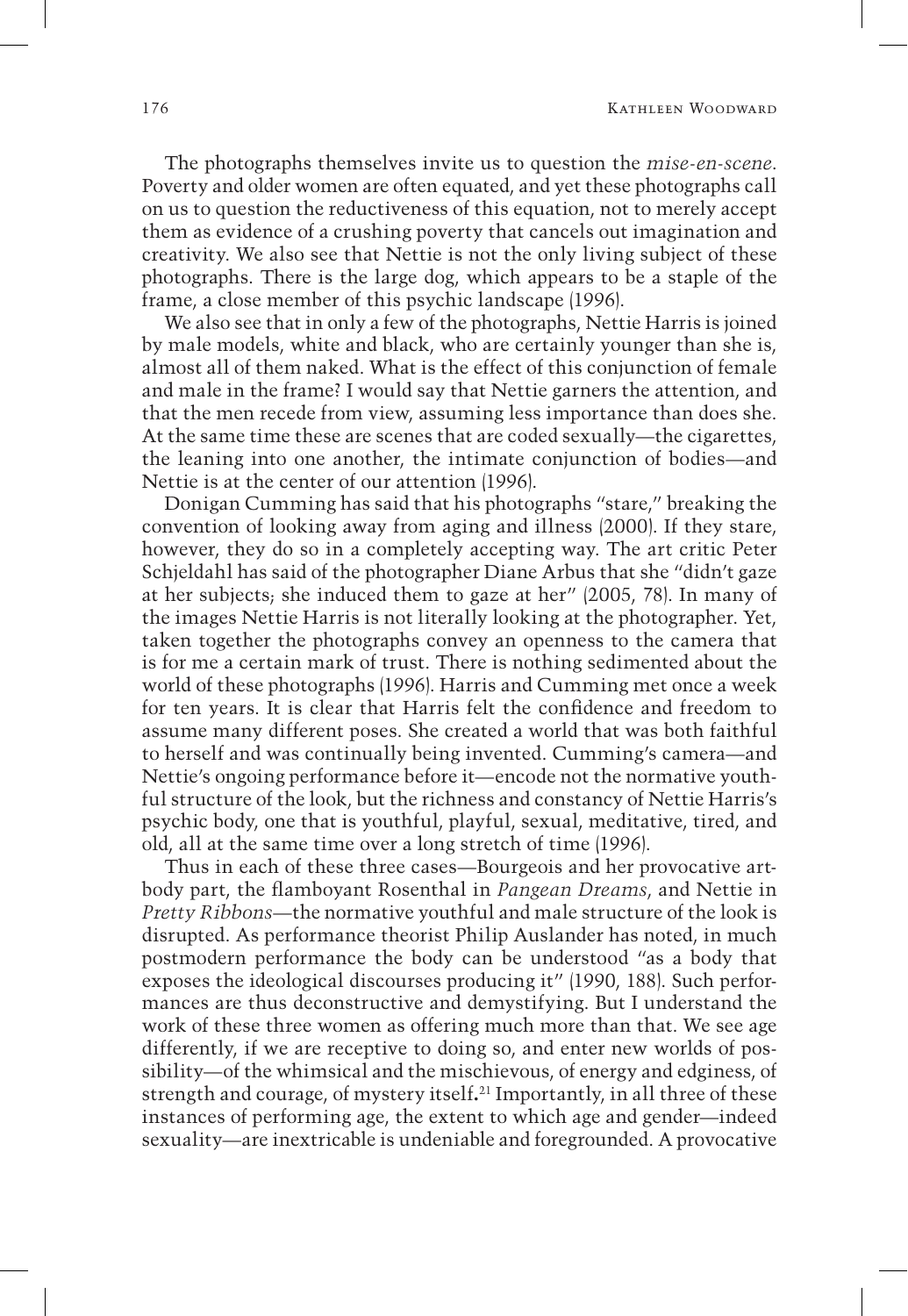question suggests itself. In general, at what point can it be said that age supercedes the salience of gender, filling the screen? In the crosshairs of the youthful structure of the look, I suspect that an 85-year-old, for example, will be perceived first as old and only second as a woman or a man, underscoring our culture's disbelief in the sexuality of older age.

Thus perhaps one of the most radical ways of thinking the performance of age as embodied in the work of these three women is that ultimately age as a category becomes equal to rather than more important than gender, with the body presented to us as the continuing site of gender identity. If this is the case, then I would argue that the position of the default spectator (the spectator who always understands himself as younger or more powerful) may be shifted in these fields of performance, allowing gender—and sexuality—to assume center stage.

Here I find particularly helpful an important essay on Louise Bourgeois by art historian Griselda Pollock. She argues that Bourgeois's 1996 sculpture *Untitled* is a pivotal piece, addressing the question of what Pollock calls "feminine ageing, or age from the diligent and fearless confrontation with its discontinuities so typical of this sculpture" (1999, 93). The sculpture resembles a clothes tree from whose hangers—they are made of thick old beef bones—are suspended articles of lingerie, including delicate slips and panties in white (Fig. 5). Uncannily, Bourgeois's sculpture resonates with the concluding image of Rosenthal's *Pangean Dreams*, in which bones are gathered together in the shape of a skeleton. But in *Pangean Dreams,* the daintiness of the feminine lingerie in *Untitled* is virtually absent and we find instead a raucous performing energy so characteristic of Rosenthal that it might be said to embody pure force, one that is channeled in the guise of strong femaleness and maleness. Much of Nettie's image-repertoire in *Pretty Ribbons*—a girlish cocktail ensemble, black slips, a sequined dress, multiple necklaces, earrings, and rings—also calls up Bourgeois's *Untitled*. In particular, I would point to the 21 November 1986 photograph of Nettie in a swimming suit, pumps, and necklace, with a feminine dress on a hanger suspended from the ceiling's light fixture (Fig. 6).

For Pollock, feminine aging is equated with the fearless confrontation of the *discontinuities* between the feminine (lingerie, that is, youth and sexuality) and age (bones, that is, old age) (1999). But in the bracing body work of Bourgeois, Rosenthal, and Harris, feminine aging—or better, feminist aging—need not be a contradiction in terms. Slips and bras need not signal only youth. I'll repeat this. The feminist aging body, entailing gender and sexuality as the continuing site of identity, need not be a contradiction in terms. This feminist older body is an antibody to the sexless body of *About Schmidt*'s Helen. Moreover, it is exceedingly important that what we see in these instances is in a very real sense *inimitable* and cannot be reduced to a convention or a fashion or a leveling sameness.<sup>22</sup>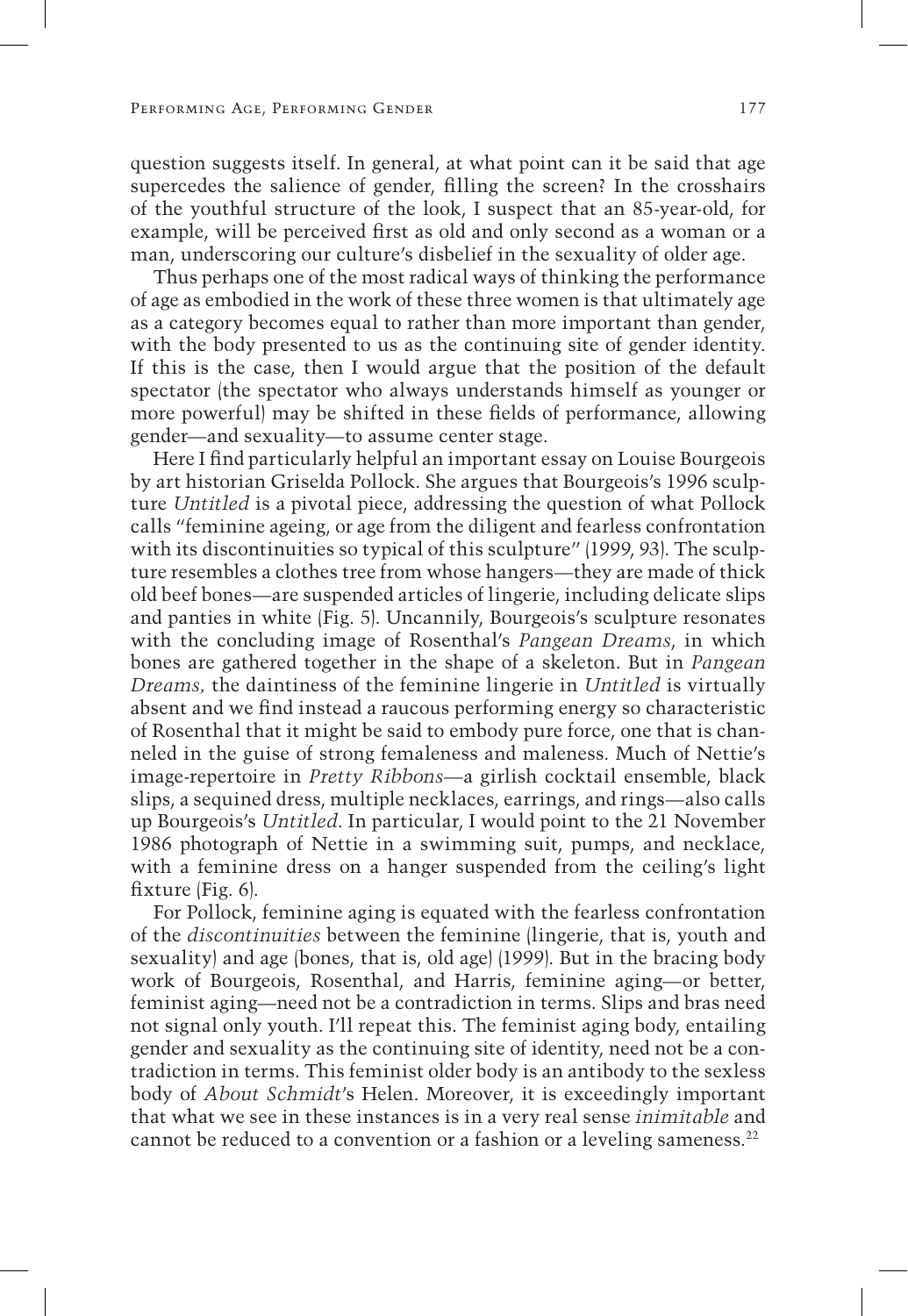

Figure 5: Louise Bourgeois, *Untitled*, 1996 Cloth, bone, rubber, and steel  $118 \frac{1}{4} \times 77$ " Courtesy of the Artist and Cheim & Read, New York Photo: Allan Finkelman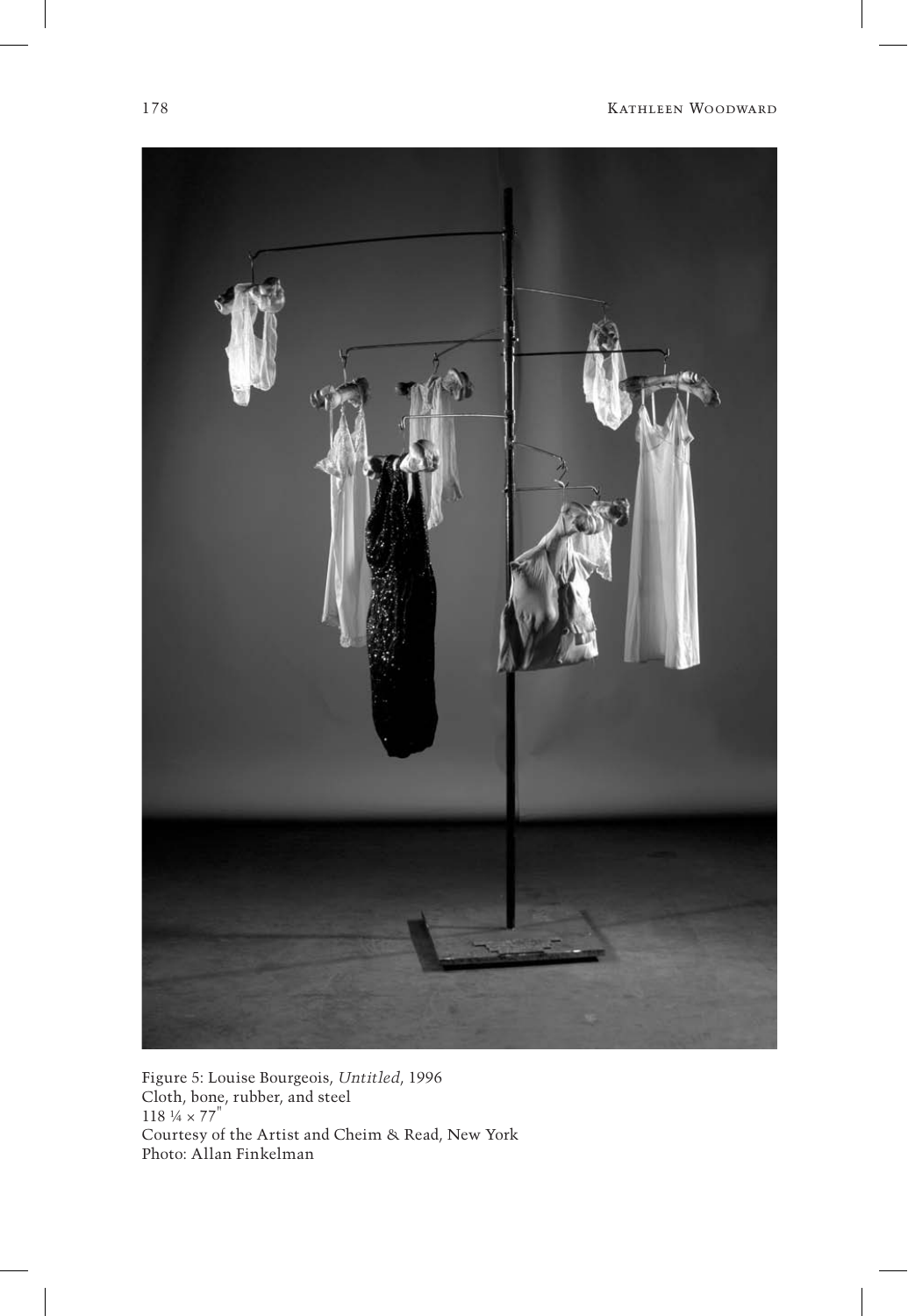![](_page_17_Picture_1.jpeg)

Figure 6: Donigan Cumming, *November 21, 1986*, 1986 from the series *Pretty Ribbons*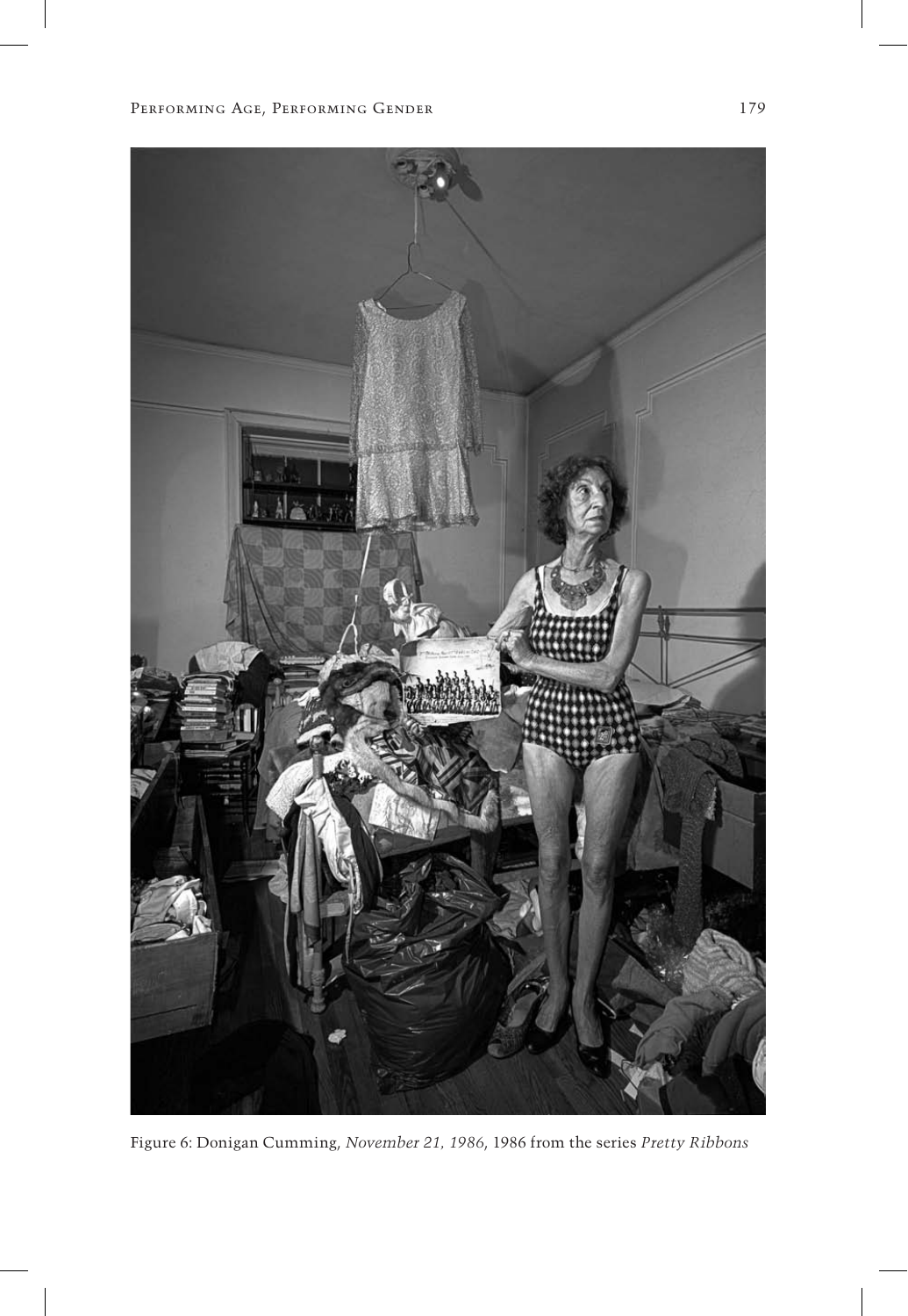Allow me to add a theoretical caveat here, one that is a double note of caution. I have been insisting that Bourgeois, Rosenthal, and Harris selfconsciously perform age in their work. But to what extent can they or can any of us do so? For it might be said that at certain points—moments, weeks, years—age may be located unambiguously in the data of the materiality of the body and not performed in the same self-conscious way that gender might be performed. Or to put it another way, drawing on the work of Margaret Gullette, it might be said that the body carried through time is the default body (2004).<sup>23</sup> If gender is an identity that we accrue over time through performing certain norms that we have internalized and adopting certain practices that we take to be our own (with the two converging as the same thing), can we say that our identity in age functions in the same way? Certainly there are social and cultural norms concerning older age, conventions that all three of these women flaunt. Yet age is not a mere assemblage of such conventions. The effect of the very materiality of the body in age can be that at a certain point it performs us, reducing the latitude promised in part by the very concept of performance. Rosenthal addresses this explicitly in *Pangean Dreams*, tossing away the crutches that came for her with age and that, as a result of medical intervention, were no longer necessary—at least for the time being.

For the time being. . . . For we would be remiss if we did not acknowledge that in the farther future of aging, the relationships between old age, gender, and the body may take on a different valence as a weakening body may require more care and as sexuality may recede in importance. This is the important point made by sociologist Julia Twigg, who correctly observes that most of the work on the female body in critical gerontology focuses on ages 50 to 75 (2004).

#### **Age Autobiography**

How can we reflect critically on our own attitudes and ideologies of aging? For Margaret Gullette "age autobiography" is a crucial tool, one that may take the form of "a *critical* story of the relationship between at least two temporal selves" (2004, 153). At this point in time, how would I take the measure of my own attitudes toward aging? For the extent to which we can completely exempt ourselves from the uncritical position of the youthful structure of the look is very much open to question. As Julia Twigg notes, it can be exceedingly difficult to distinguish the denial of aging from the resistance to cultural conventions of aging (2004). At the same time, it can prove wonderfully instructive to turn what is now an older frame of mind on our younger selves. In such a case, older age claims authority on the basis of experience to evaluate earlier thoughts about aging, thus itself serving as an antidote to the youthful structure of the look.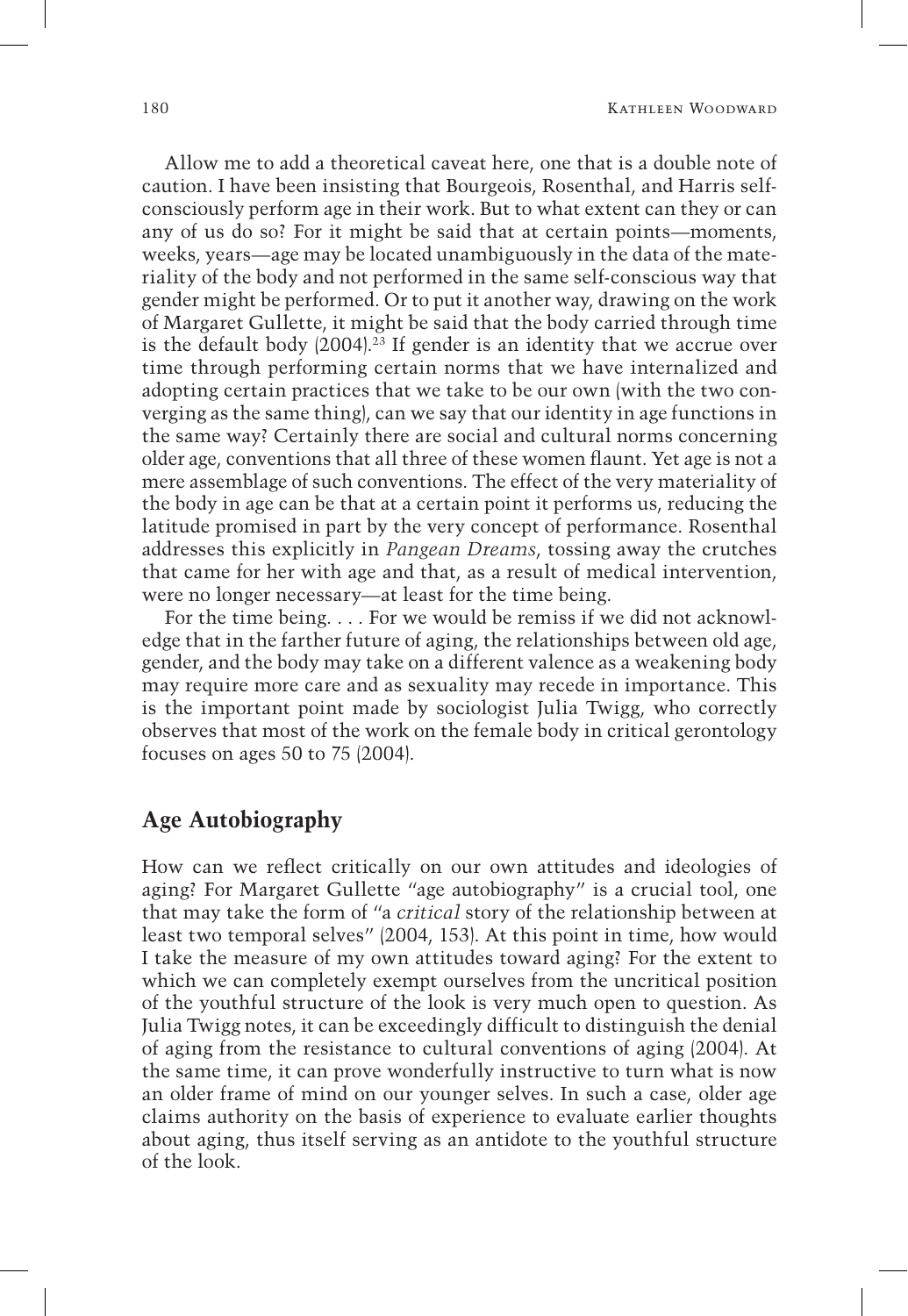In reviewing my own work on aging, I find vestiges of sentimentalization, a privileging of a certain body politics that I no longer wish for myself—now that I am older. As I look back, I find traces of the figure of my paternal grandmother, a woman whom I adored for many reasons, not least of which is that she did so much for me and with me. Perhaps the most curious passage—it is in *Aging and Its Discontents: Freud and Other Fictions*—is one in which I recount a phantasmatic experience, one that was self-specular and phenomenological at the same time. I visually saw myself—and felt myself to be—in the shape of the body of my grandmother, a body larger than mine, portly in what I took to be a Victorian kind of way (1991). I was 24 at the time, and she seemed to be the age at which I remembered her being the entire time I knew her—and that was 55 or 65 (tellingly, the different numbers seemed then to me to amount to the same thing). I remember that I found "being in" her body comfortable and comforting, and I took this as a kind of psychic portent of things to come: that I would embrace the body of what I took to be a representative body of old age, finding myself at home in it. I was pleased with my vision, for I found it both reassuring and affirmative of aging, although I don't think I could have articulated this so clearly to myself then.

Today I find it quite telling that I reduced a complicated woman named Carla Jules to the figure of a grandmother—that is, a person whom I defined in relation to myself (1991). My personal view of aging at that point in time was limited in great part to identification with an older woman in the family, and today I would insist that the family must not be the limiting circle of our imagination. Today I also must confess that the prospect of inhabiting that expansive body—the grandmother's body—no longer appeals to me as it once did. On the contrary. Now I find myself being drawn to issues of *Good Housekeeping* while standing in line at the grocery store. "Lose Your Belly Flab—Fast!" headlines an article by Jim Karas in an April issue (2004). Inside, I learn: "It's an unfortunate female fact of life: As women age, they get thicker in the middle" (2004, 189). It's embarrassing—both being thicker in the middle and being concerned about it. It turns out that I agree with the reviewer of *About Schmidt* for the *New York Times*. He described Helen as "gray-haired" and "stout" (Holden 2002, E1) as was my grandmother, and I don't want to go there. It occurs to me too that when I was 24 I understood my grandmother's body as, while gendered feminine, sexless. But to quote the irrepressible Whoopi Goldberg, who puts it bluntly in the excellent Hollywood documentary *Searching for Debra Winger* directed by Rosanna Arquette, "Grandmothers fuck" (2002).

Aging—for ourselves individually and for all of us, no matter our age—is a feminist issue. As the founders of the Old Women's Project in San Diego declare on their t-shirts, "Old Women Are Your Future." We can take energy of many different kinds—conceptual, imaginative, creative, aesthetic, comic—from the examples of Bourgeois, Rosenthal, and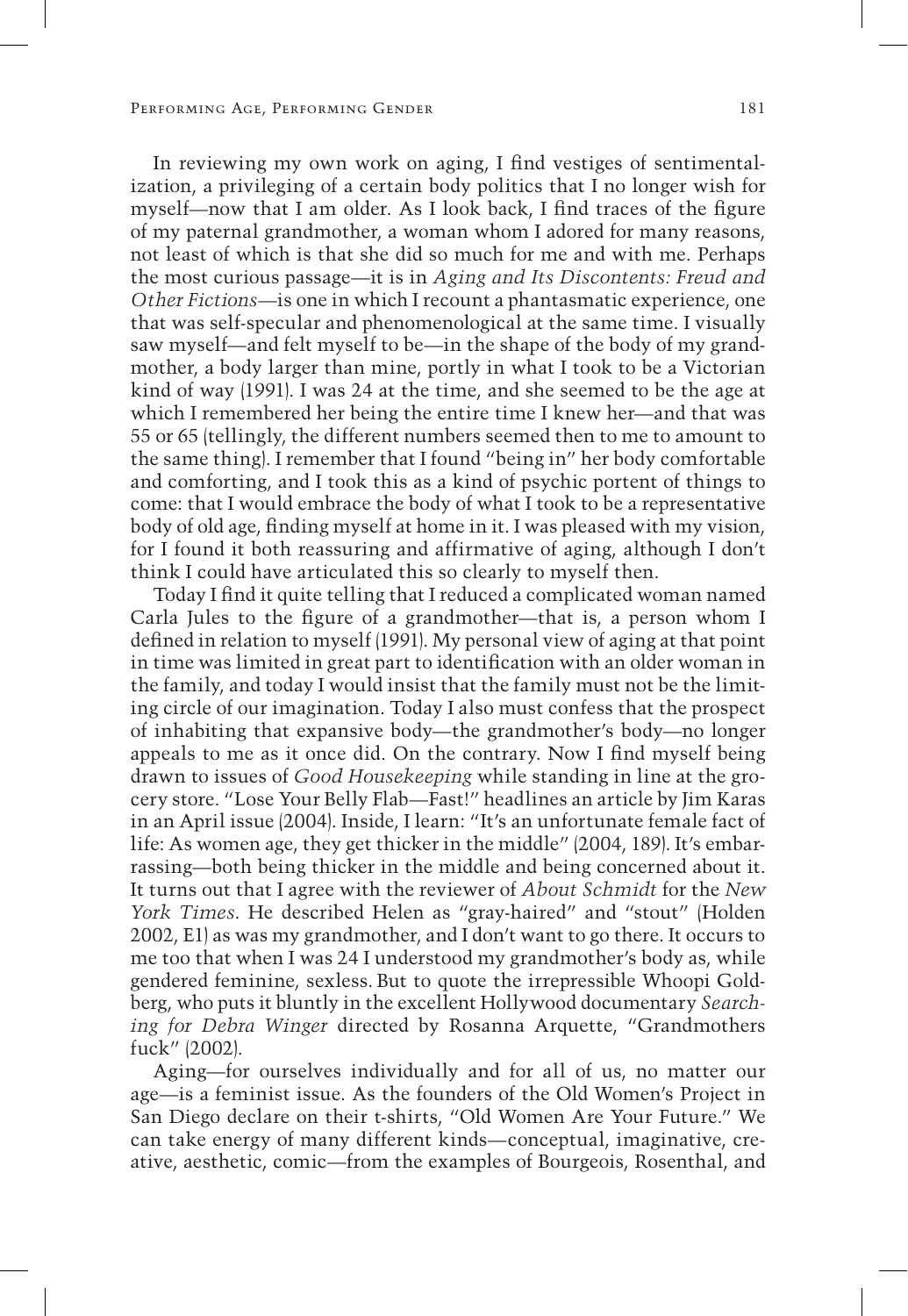Harris, who pointedly perform aging differently, stretching our ideas of what compelling shapes a feminist politics of the aging body may take. And *they* are unforgettable.

*Kathleen Woodward is Professor of English at the University of Washington, where she directs the Simpson Center for the Humanities. The editor of* Figuring Age: Women—Bodies—Generations *and the author of* Aging and Its Discontents: Freud and Other Fictions*, Woodward is working on a book on the cultural politics of the emotions entitled* Statistical Panic and Other Strong Feelings*. She has published essays on autobiography and aging, reminiscence and the life review, and shame and wisdom. From 1995–2001 she was president of the Consortium of Humanities Centers and Institutes, and she presently serves as the chair of the national advisory board of Imagining America, an organization dedicated to artists and scholars in public life. Send correspondence to Simpson Center for the Humanities, University of Washington, Box 353710, Seattle, Washington 98195–3710; kw1@u.washington.edu.*

# **Acknowledgments**

My grateful thanks to Jeffrey Cox, Kate Cummings, Andrew Eisenberg, Mona Frederick, Elizabeth Gregory, Leni Marshall, Michelle Massé, Fran Ragsdale, Joan Schenkar, and Angela Wall, and to audiences at Vanderbilt University, the University of Colorado, Scripps College, the University of Houston and the 2005 annual meeting of the National Women's Studies Association.

# **Notes**

- 1. In *The Artist's Body,* the single reference to the body-work of an older female artist is to Louise Bourgeois (Warr 2000); I will discuss that very piece below. The other reference is to the work of the photographer John Coplans. I might note too that the index to the recent *Feminism and Visual Culture Reader*, edited by Amelia Jones, contains no entries to "age" or "old" (2003).
- 2. For significant exceptions to this rule see, for example, Julia Twigg's essay on the intersection of old age, gender, and the body (2004).
- 3. Ironically, some of the important tropes that have circulated in academic feminism and in cultural studies are oddly inapposite for the older body precisely because the older body may be understood to exemplify them in prejudicial ways. For many years, for example, the tropes of the excessive body, the unruly body, the grotesque body, the uncontrollable body, the prosthetic-cyborgian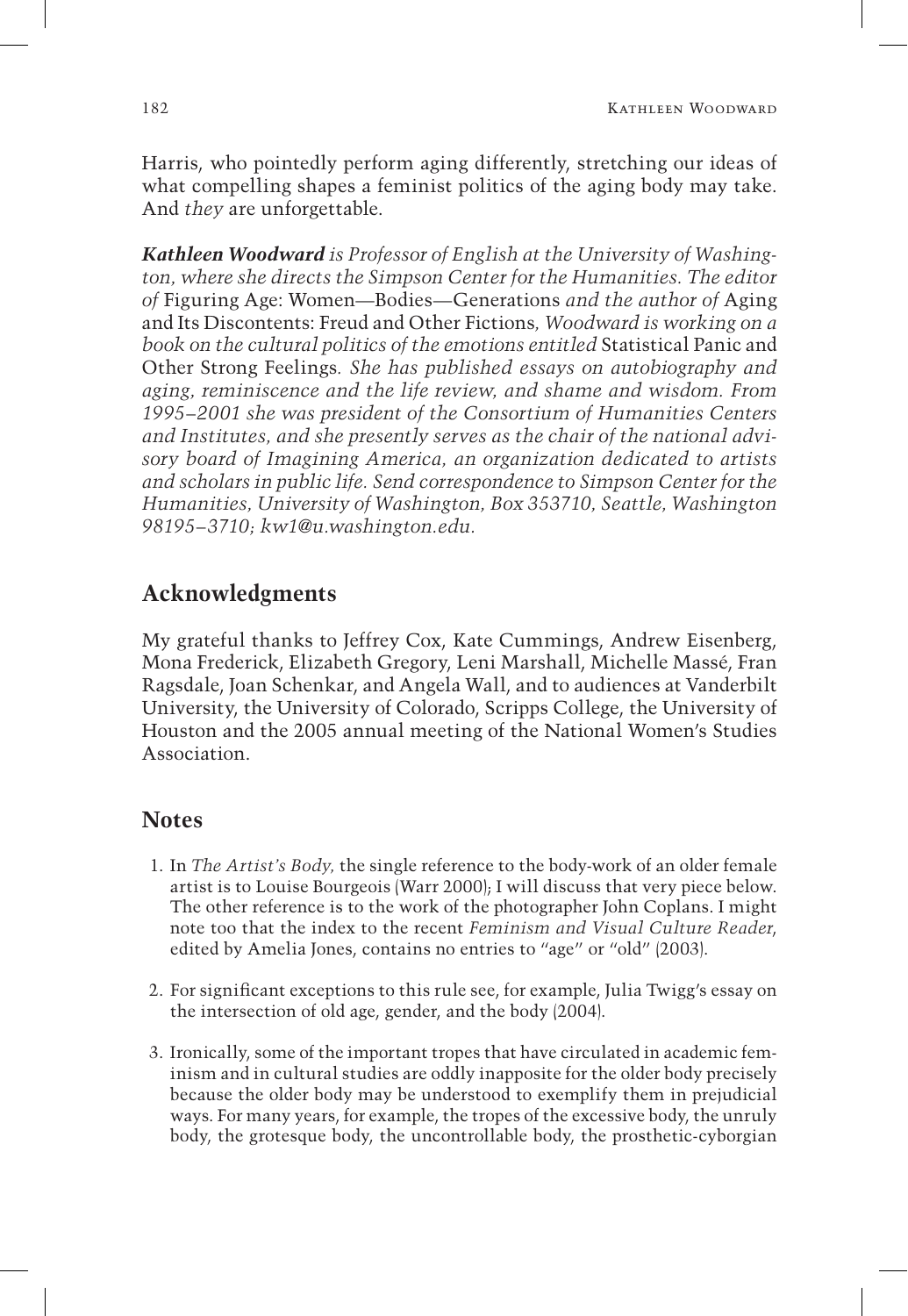body, and the androgynous body have been deployed as salutary. But these very tropes could be said to describe our culture's negative stereotypical notions of the aging body. As Chris Gilleard and Paul Higgs have argued, the epitome of the de-civilized body, the body the mind can no longer control, is the body under the spell of Alzheimer's disease, an aging body (2001).

- 4. I'm particularly concerned that the small archive I have assembled for this essay is limited to white women and trust that others will expand it.
- *5. Chronological age* refers to the number of years a person has lived*. Biological or functional age* refers to the state of a person's physical capacities. A person suffering from a severe disease in middle age, for example, would be understood to be functionally older than their chronological age would normally suggest. Old age, as biological or functional age, is itself divided into categories, with advanced old age being placed at 80, although some do place the "dividing" line at 75, referring to the years after 75 as deep old age or the fourth age.

 *Social age* refers to the meanings that a society accords to different categories of age, with the instruments of social policy providing clear-cut measures. In the United States, for example, the ages 62 and 65 are linked to the entitlement to receive Social Security payments on the basis of chronological age alone; the effect is that these two ages are strongly associated—indeed almost transparently so—with old age and retirement. Like social age, *cultural age* refers to the meanings or values that a culture assigns to different people in terms of age, but here status and power are crucial. Thus older women who are the same chronological age as men are considered to be "older" than men. *Psychological age* refers to a person's state of mind in terms of age. Psychologically a person may "feel" older or younger than their chronological age. Finally, by *statistical age* I mean predictions concerning age based on large data sets.

- 6. This is also the logic of consumer culture for the older woman. Hypervisible today is the older female body (and the older male body too) represented in television and print ads in the guise of the needy consumer body, which requires creams to reduce wrinkles, medications of all kinds (for arthritis and for depression), and special underwear (it is not lingerie), among other products. Not surprisingly, this older advertising body does not in fact appear very old at all, for that would threaten the very consumer who is being courted. Ultimately, the point is that this hypervisible body will disappear into the invisibility of middle age. First you see it, then you don't.
- 7. The film is of course more complex than this, offering us the figure of an older woman, played by Kathy Bates, whose raunchy sexual energy frightens Schmidt.
- 8. Much work in cultural studies has been devoted to destabilizing conventional notions of masculinity and femininity, with drag serving as a mode of performance that exposes their arbitrary nature. As Judith Butler has famously written, "drag enacts the very structure of impersonation by which *any gender*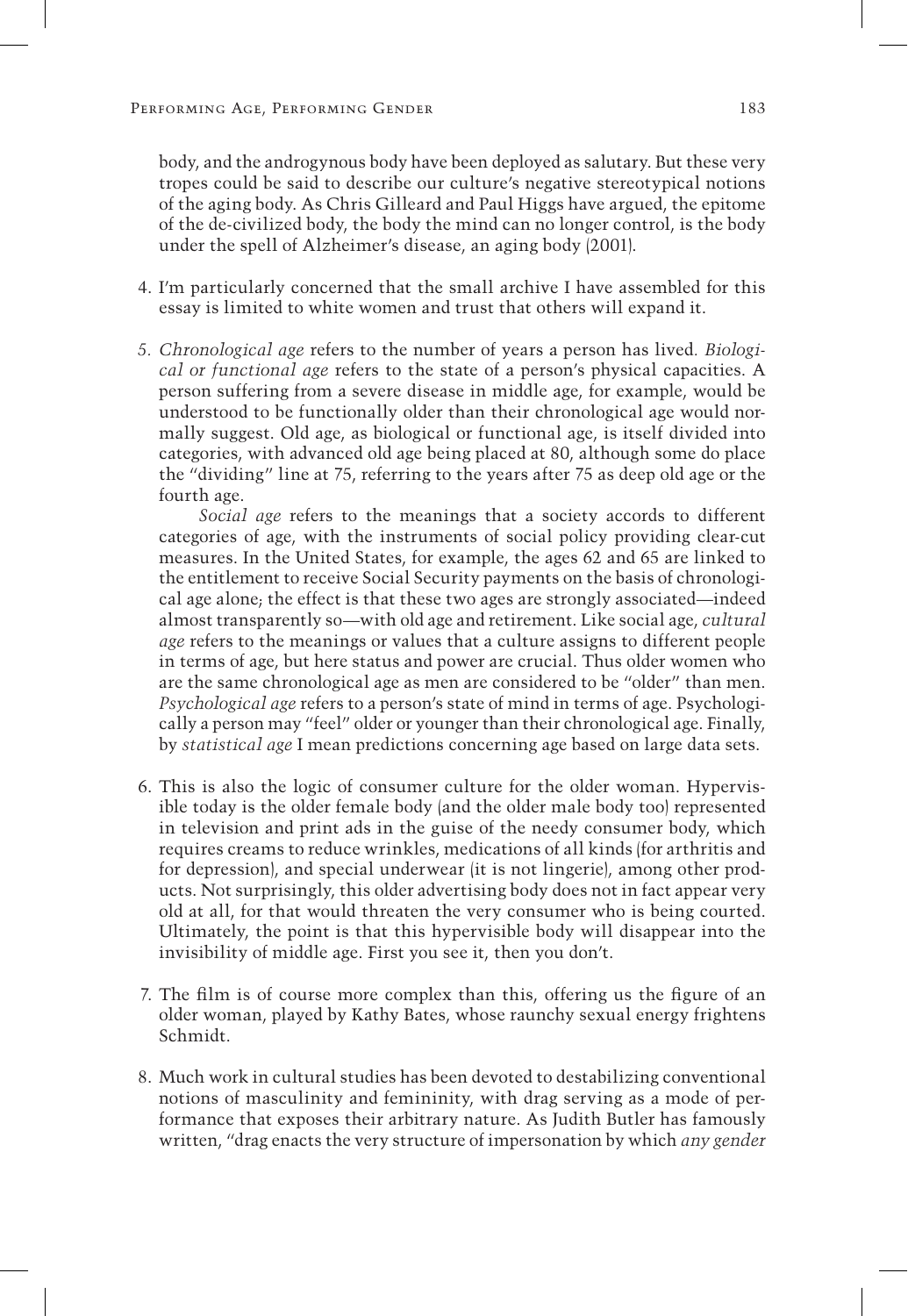is assumed. . . . Drag constitutes the mundane way in which genders are appropriated, theatricalized, worn, and done" (1991, 21). Derived from the tradition of female impersonation, drag also has been theorized in relation to race. See Indira Karamcheti's "Caliban in the Classroom" (1995). Here I transpose drag to the register of age.

 Actually, Nicholson's performance does offer a complex pleasure to the spectator. On the one hand, Nicholson, the undeniably talented and powerful celebrity, is admired. On the other, in a display of *schadenfreude*, there seems to lurk some dark pleasure in his defeat. Because knowledge of Jack Nicholson the star is brought to the film, spectators can have it both ways. Nicholson the star both escapes the omnipresent pitfalls of aging in America *and* performs the embodiment of aging as decline.

- 9. I allude here to Homi Bhabha's notion of mimicry in a colonial context. Mimicry, he writes, "emerges as the representation of a difference that is itself a process of disavowal. Mimicry is, thus the sign of a double articulation; a complex strategy of reform, regulation and discipline, which 'appropriates' the Other as it visualizes power. Mimicry is also the sign of the inappropriate, however, a function of colonial power, intensifies surveillance, and poses an immanent threat to both 'normalized' knowledges and disciplinary powers" (1994, 86).
- 10. Impersonators have an odd epistemological status, as the mass cultural critic Lynne Joyrich has astutely observed (1993). They both *are* and *are not* believed. Consider Carol Channing's performance in 1995 of Dolly Levi in Broadway's *Hello, Dolly!*, a similar, albeit more extreme instance of the impersonation of age. At stake in this legendary case is the impersonation of middle age, with the 74-year-old Channing reprising the role she first played when she was 43. Is it any surprise that her performance was judged in terms of her previous performance, that is, to the bodily difference—and sameness—produced by the vast difference between 43 and 74?See Anne Basting's superb essay on this subject. "By replicating the original," Basting astutely writes, "the *Dolly!* of 1995 isolated Channing's age as *the* difference between the first production and the new run, and as *the* challenge to her stardom" (1999, 253).
- 11. See Mary Russo's essay "Aging and the Scandal of Anachronism" (1999). At the same time, obesity and diabetes are on the alarming rise in the United States and, among other iatrogenic conditions, may cut into the trend of increasing healthy longevity.
- 12. There is a vast literature on performance and identity, ranging from Judith Butler's *Gender Trouble* (1990) and *Bodies That Matter* (1993) and Sue-Ellen Case's *Performing Lesbian at the End of Print Culture* (1996) to recent edited collections of essays, including Peggy Phelan and Jill Lane's *The Ends of Performance* (1998) and Amelia Jones and Andrew Stephenson's *Performing the Body, Performing the Text* (1999). The focus in this work is on gender, sexuality, and race. In my essay I am privileging the work that emerges out of age studies. See also Simon Bigg's essay on "Age, Gender, Narratives, and Masquerades" (2004).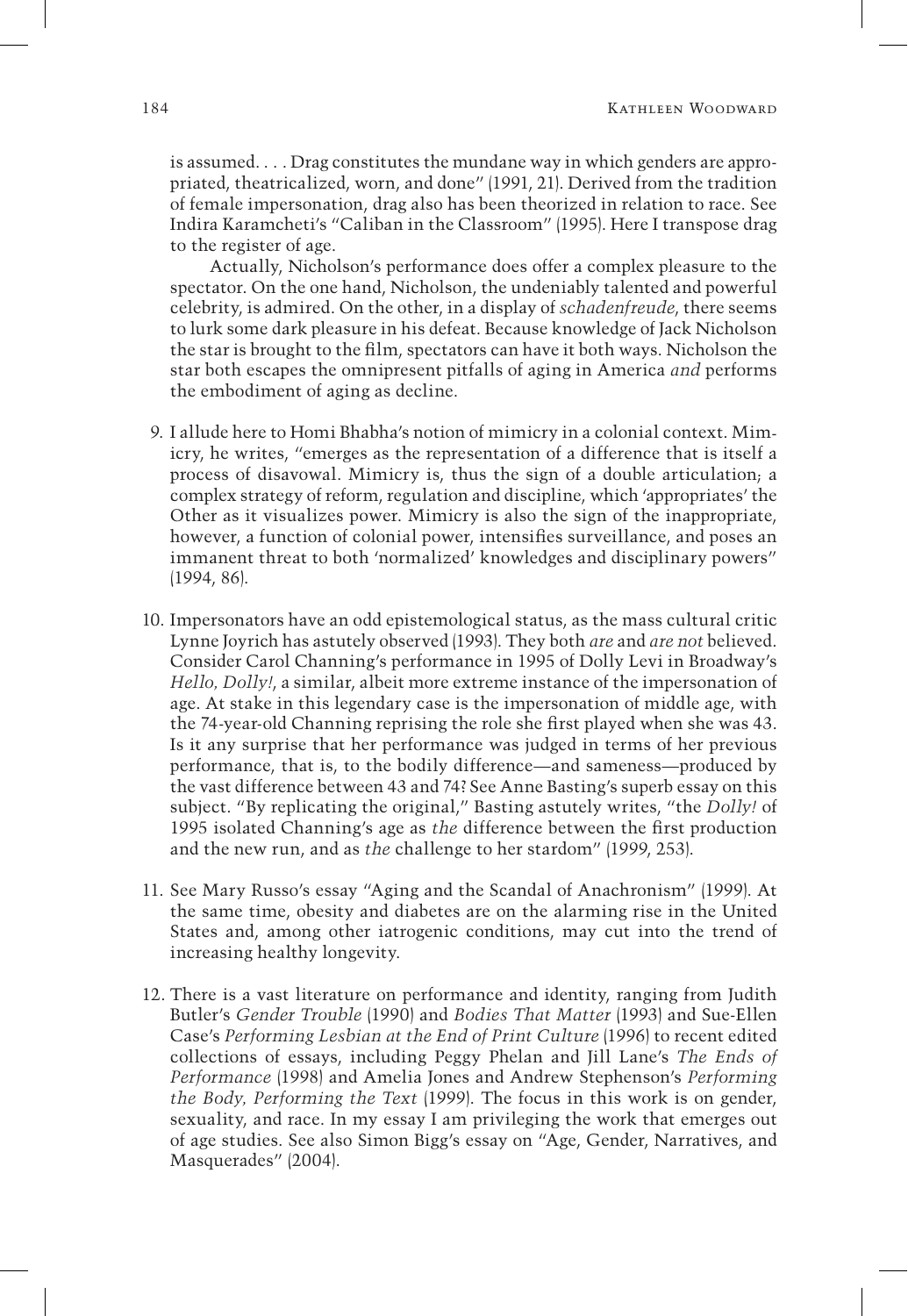13. This is confirmed by reactions of reviewers in the popular press. Holden's review in the *New York Times* expresses a sentiment—it is virtually a structure of feeling—widely shared by reviewers around the country. On the one hand, Nicholson was applauded for so artfully foregoing his trademark bad-boy grin and wicked zest for life (read his youthful nature) to perform the dull old Midwesterner that is Warren Schmidt—and for doing so without apparent vanity. On the other hand, it was agreed that Nicholson, himself 65 when he filmed *About Schmidt*, "finally acts his age," as the words of the headline to Glenn Whipp's review in the *Milwaukee Journal Sentinel* sum it up (2005).

 How did the reviewers understand *Pauline and Paulette*? Not surprisingly, in the reviews I sampled from Belgium, Canada, and the United States, age as older age was mentioned, although in Ann Hornaday's review in the *Washington Post* it was never even broached (2002). But age was not singled out as the preoccupation of the film, as it was in the case of *About Schmidt*. This is suggested by the lack of consensus on just how old the sisters are. In *The Oregonian* Pauline is described by Shawn Levy as a "middle-aged woman with the intelligence of a 6-year-old," in Belgium's *Derniere Heure* as precisely 64 (2001), and in the *New York Times* by A. O. Scott as in her early 70s (2002). In Toronto's *National Post,* Jeet Heer identifies her in the very first sentence as simply a "mentally handicapped older woman" and that is the last we read about the age of any of the characters—or aging in general—in the entire piece (2002).

- 14. In *MURDER and murder* (1996)*,* Yvonne Rainer may be said to perform statistical age. See my essay "Statistical Panic" for a discussion of her film (1999).
- 15. In drawing this comparison I do not mean to suggest, of course, that there is something inherent in popular film that prevents it from representing older women as attractive and passionate. See, for example, *The Mother*, starring Anne Reid as May, a widow who is involved with a younger man who is himself involved with her daughter (2003). Characterized by a realist aesthetic, the film is typically described as belonging to the genres of the drama and the romance.
- 16. Passing is one of the dominant forms of performing age—passing as older and passing as younger, or what I have called "youthfulness as masquerade" in analogy to the psychoanalyst Joan Riviere's analysis of femininity as masquerade (1986). For passing as older, see, for example, Nikki S. Lee's "The Seniors Project" (2001). A photographer and performance artist, the Korean-American Lee adopts the styles and practices of certain groups, "disappearing" into them as one of them. Unlike impersonation, which signals its status as performance and conveys ambiguity, passing depends on erasing the marks of performing an assumed identity.
- 17. Consider, for example, Jan Garden Castro's description of the body-sculptures from *A Banquet*. "The bulges could be anything: breasts, body armor, tumors," she writes. "The multi-level image shatters the myth that breasts or lumps are nurturing, or even healthy, for the bearer or beholder" (2001).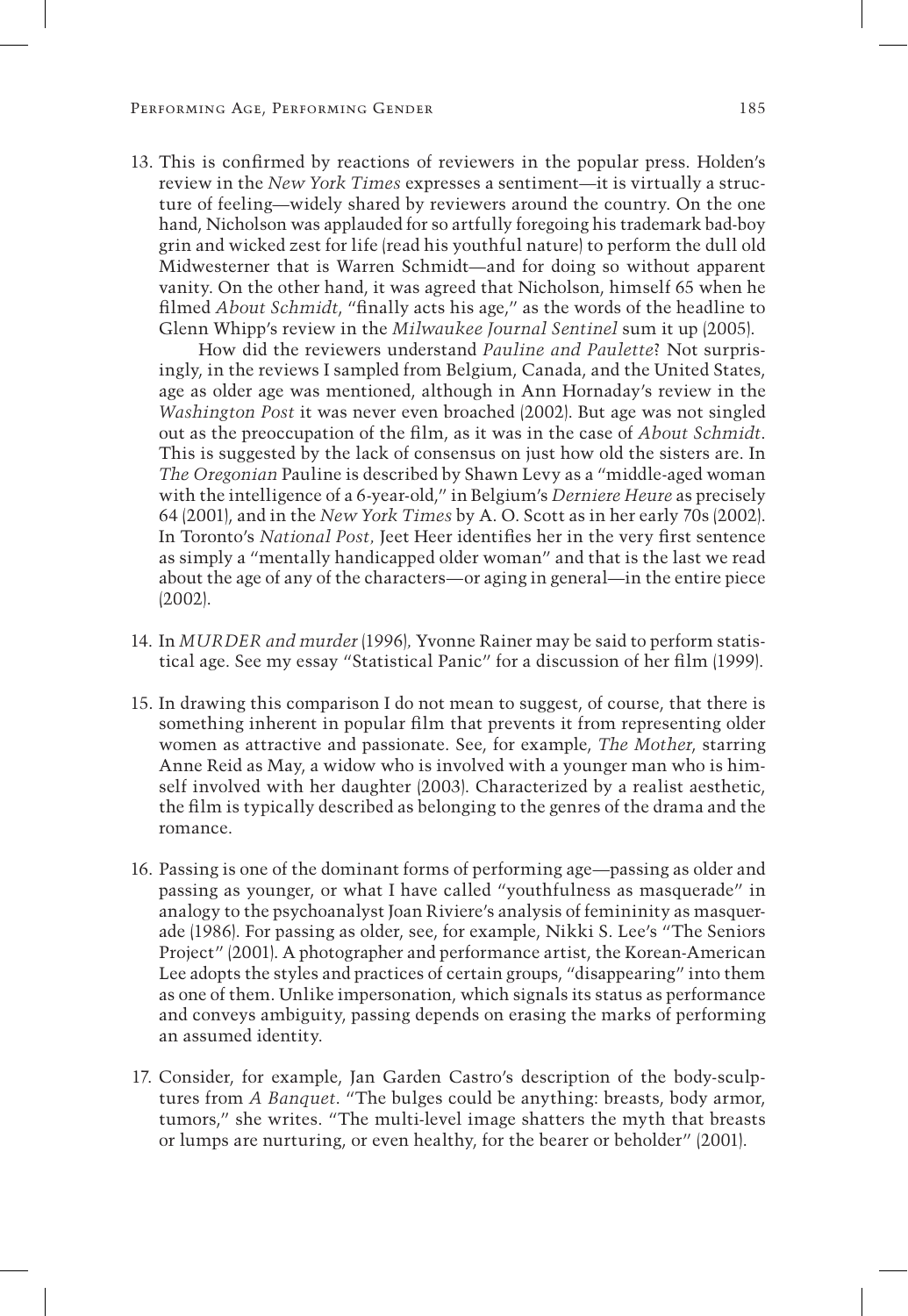- 18. Since then Bourgeois, now in her mid-90s, has continued to produce a prodigious amount of work that has compelled international attention, ranging from the exhibition of her work at the Venice Biennale in 1993 to the award of the prestigious Wolf Prize in painting and sculpture for 2002–2003.
- 19. For work on Rachel Rosenthal, see *Rachel Rosenthal*, edited by Moira Roth (1997), and especially Bonnie Marranca's "A Cosmography of Herself" (1997).
- 20. Winfried Menninghaus explicitly links the figure of the older woman to disgust in his history of disgust (2003).
- 21. See Jodi Brooks's excellent essay "Performing Aging/Performance Crisis" in which she considers the screen performances of such actresses as Gena Rowlands and Bette Davis, arguing that in performing the two options seemingly available to their characters—refusing to abide by the conventions prescribed for older women and accepting their place in our culture's devaluation of older women—"they articulate a different sense of time" (1999, 234).
- 22. The methodology of evacuating men and youth from the field of women performing age does not of course guarantee that we will see older age differently. As a case in counterpoint, take Joyce Tennessen's book of polished portraits of beautiful older women, among them Lauren Bacall (77), Helen Gurley Brown (79), Geraldine Ferraro (67), and Coretta Scott King (74) (2002). Dressed or draped in mostly black, some costumed in white, wearing for the most part expressions of equanimity if not serenity, of poise if not beatitude, all of them seem to look alike in Tennessen's sepia-toned photographs, which betray no location and offer us no context. Entitled *Wise Women: A Celebration of Their Insights, Courage, and Beauty*, Tennessen's book celebrates conventional notions of femininity and suggests that these women have somehow transcended culture and time and represent wisdom, and indeed the photographs are accompanied by lofty sentiments, words spoken by the women themselves. The sentimentality we find here is vanquished in Judy Olausen's hilarious book of photographs of her 70-something mother (1996).
- 23. See especially Gullette's chapter "Acting Age on Stage: Age-Appropriate Casting, the Default Body, and Valuing the Property of Having an Age" in *Aged by Culture*, 159–78 (2004).

# **References**

*About Schmidt*. 2002. Alexander Payne, director. New York: New Line Cinema.

- "Alabama: A Mother Again at 57, She Felt Like Dancing." 2005. *New York Times,* May 27, A16.
- Auslander, Philip. 1990. "Vito Acconci and the Politics of the Body in Postmodern Performance." In *After the Future: Postmodern Times and Places*, ed. Gary Shapiro, 185–95. Albany: SUNY Press.

Basting, Anne. 1999. "Dolly Descending a Staircase: Stardom, Age, and Gender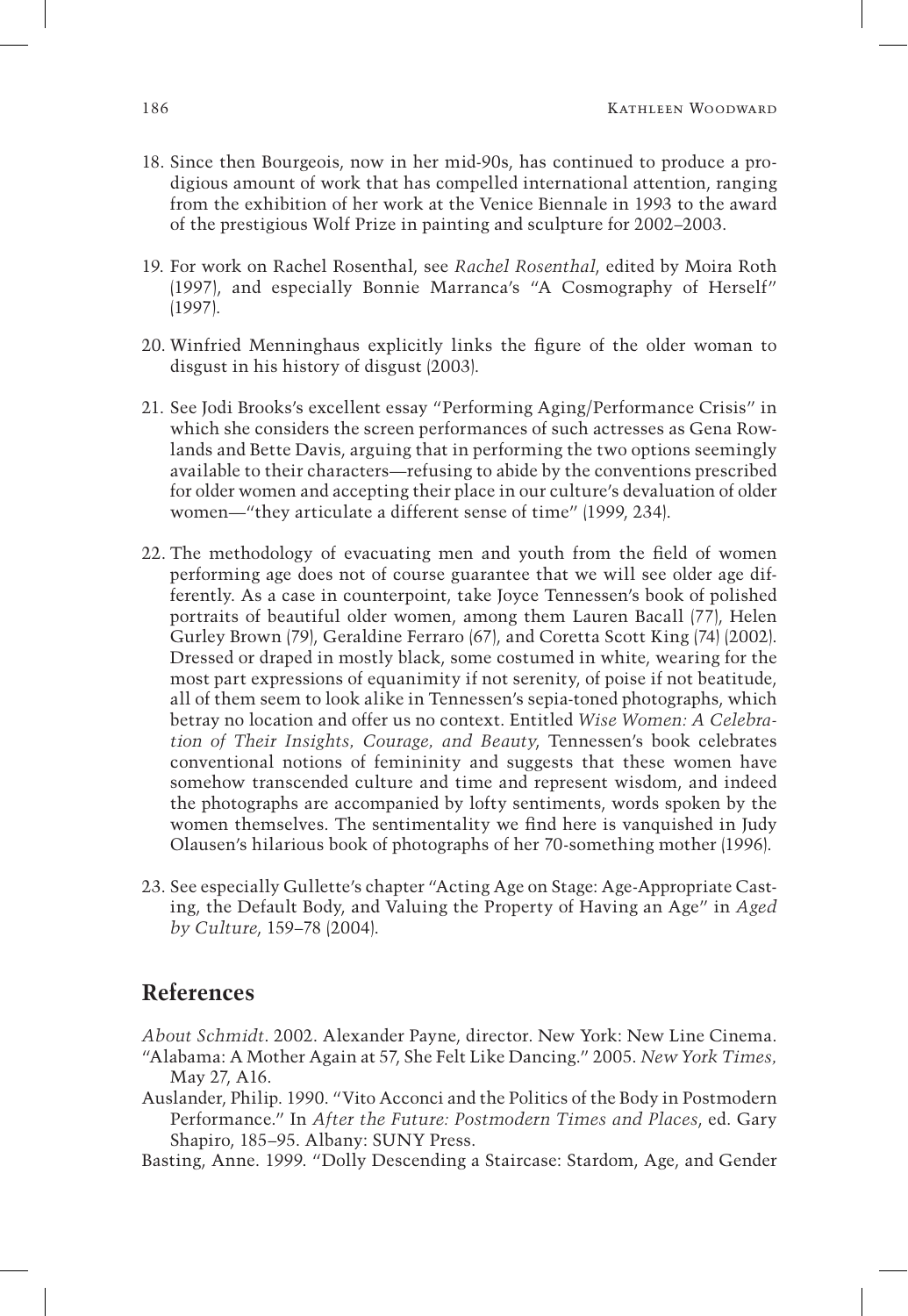in Times Square." In *Figuring Ages: Women—Bodies—Generations*, ed. Kathleen Woodward, 248–63.

- Bhabha, Homi K. 1994. *The Location of Culture*. New York: Routledge.
- Biggs, Simon. 2004. "Age, Gender, Narratives, and Masquerades." *Journal of Aging Studies* 18(1):45–58.
- Bradfer, Fabienne. 2001. "Entretien avec Lieven Debrauwer." *Le Soir en ligne*, June 27. Retrieved 20 February 2003, from http://doc.lesoir.be/scripts/\$CSHtml. exe?.
- Brooks, Jodi. 1999. "Performing Aging/Performance Crisis (for Norma Desmond, Baby Jane, Margo Channing, Sister George—and Myrtle)." In *Figuring Age: Women—Bodies—Generations*, ed. Kathleen Woodward, 248–63.
- Butler, Judith. 1993. *Bodies That Matter: On the Discursive Limits of "Sex."* New York: Routledge.
	- . 1990. *Gender Trouble: Feminism and the Subversion of Identity*. New York: Routledge.

 . 1991. "Imitation and Gender Subordination." In *Inside/Out: Lesbian Theories/Gay Theories*, ed. Diana Fuss, 13–31. New York: Routledge.

- Case, Sue-Ellen. 1996. *Performing Lesbian at the End of Print Culture*. Bloomington: Indiana University Press.
- Castro, Jan Garden. 2001. "Louise Bourgeois: Turning Myths Inside Out." *Sculpture Magazine* 20(1). Retrieved 20 February 2003, from http://www.sculpture. org/documents/scmag01/janfeb01/bourg/bourg.shtml.
- Cristofovici, Anca. 2002. *Touching Surfaces: Four Speculations on Mutability in Art Photographs*. Unpublished book.
- Cumming, Donigan. 2000. "Continuité et Rupture." *Hors Champ*, April 30. Retrieved 27 March 2004, from http://www.horschamp.qc.ca/2004/Emulsions/ rupture-cumming.html.

 . 1996. *Pretty Ribbons*, ed. Hans-Michael Herzog. Zurich: Editions Stemmle.

Gilleard, Chris, and Paul Higgs. 2001. *Cultures of Ageing: Self, Citizen, and the Body*. New York: Prentice Hall.

- Gray, Jeremy. 2005. "Great-Grandmother, 57, Gives Birth to Twins at UAB." *Birmingham News*, April 26. Retrieved 27 May 2005, from http://www. al.com/news/birminghamnews/index.ssf?/base/news/1116667064202480. xml&coll=2&thispage=2#continue.
- Gullette, Margaret Morganroth. 2004. *Aged by Culture*. Chicago: University of Chicago Press.
- Heer, Jeet. 2002. "The Kindness of Sisters." *National Post*, 3 May.
- Holden, Stephen. 2002. "An Uneasy Rider on the Road to Self-Discovery." *New York Times*, September 27, E1.
- Hornaday, Ann. 2002. "*Pauline and Paulette*: Another Slice of Piety." *The Washington Post,* April 12, CO5.
- Jones, Amelia, ed. 2003. *The Feminism and Visual Culture Reader.* New York: Routledge.
- Jones, Amelia, and Andrew Stephenson, eds. 1999. *Performing the Body, Performing the Text*. London: Routledge.
- Joyrich, Lynne. 1993. "Elvisophilia: Knowledge, Pleasure, and Cult of Elvis." *differences* 5(1):73–91.
- Karamcheti, Indira. 1995. "Caliban in the Classroom." In *Pedagogy: The Question*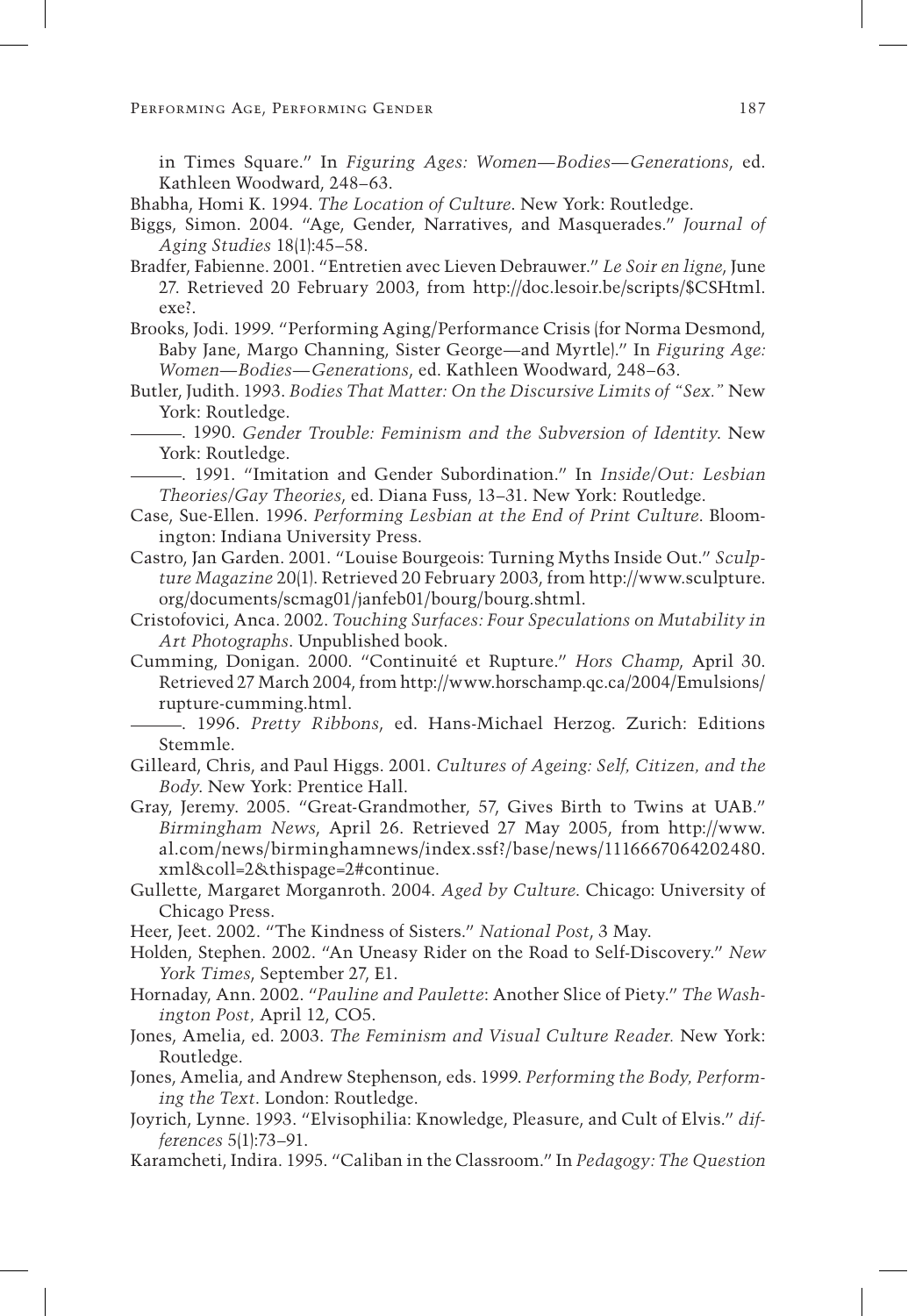*of Impersonation*, ed. Jane Gallop, 138–46. Bloomington: Indiana University Press.

- Karas, Jim. 2004. "Lose Your Belly Flab—Fast!" *Good Housekeeping*, April, 189–90.
- Lee, Nikki S. 2001. "The Seniors Project." In her *Project*s*.* New York: Distributed Art Publishers.
- Leitch, Brian D. 2002. "Always on Sunday." *New York Times,* August 18, 160.
- Levy, Shawn. 2002. "Perils of Pauline and Sister Paulette an Endearing Treat." *The Oregonian,* 3 May 29.
- Marranca, Bonnie. 1997. "A Cosmography of Herself: The Autobiology of Rachel Rosenthal," In *Rachel Rosenthal*, ed. Moira Roth, 79–97. Baltimore: Johns Hopkins University Press.
- Menninghaus, Winfried. 2003. *Disgust: Theory and History of a Strong Sensation*. Trans. Howard Eiland and Joel Golb. Albany: SUNY Press.
- *Mother, The.* 2003. Roger Mitchell, director. CA: Columbia Tristar.
- *MURDER and murder*. 1996. Yvonne Rainer, director. New York: Zeitgeist Films.
- Olausen, Judy. 1996. *Mother.* New York: Penguin.
- *Pauline and Paulette*. 2002. Lieven Debrauwer, director. New York: Sony Picture Classics.
- "Pauline et Paulette: Une fillette dans un corps de 64 ans." 2001. *Derniere Heure*, June 6. Retrieved 20 February 2003, from http://www.dhnet.be/.
- Phelan, Peggy, and Jill Lane, eds. 1998*. The Ends of Performance*. New York: New York University Press.
- Pollock, Griselda. 1999. "Old Bones and Cocktail Dresses: Louise Bourgeois and the Question of Age." *Oxford Art Journal* 22(2):71–100.
- Richardson, Ian. 1997. *The New Yorker*. Retrieved 12 May 2005 at http://www. newyorker.com/online/covers/articles/010514onco\_covergallery.
- Riviere, Joan. 1986. "Womanliness as a Masquerade." In *Formations of Fantasy*, eds. Victor Burgin, James Donald, and Cora Kaplan, 35–44. London: Methuen.
- Rosenthal, Rachel. 1999. "Aging Between the Ears." In *Figuring Age: Women, Bodies, Generations,* ed. Kathleen Woodward, 264–7. Bloomington: Indiana University Press.
	- . 1997. "Rachel Rosenthal." In *Rachel Rosenthal*, ed. Moira Roth, 202–4. Baltimore: Johns Hopkins University Press.
	- . 1994. "Rachel Rosenthal." *Performing Arts Journal* 46:27–9.
- *.* 1990. *Pangean Dreams: A Shamanic Journey*. California: The Rachel Rosenthal Company.
- Roth, Moira, ed. 1997. *Rachel Rosenthal*. Baltimore: Johns Hopkins University Press.
- Russo, Mary. 1999. "Aging and the Scandal of Anachronism." In *Figuring Age: Women—Bodies—Generations*, ed. Kathleen Woodward, 20–33. Bloomington: Indiana University Press.
- Schjeldahl, Peter. 2005. "Looking Back: Diane Arbus at the Met." *The New Yorker*, March 21, 78ff.
- Scott, A. O. 2002. "New Video Releases." *New York Times,* August 9, E26.